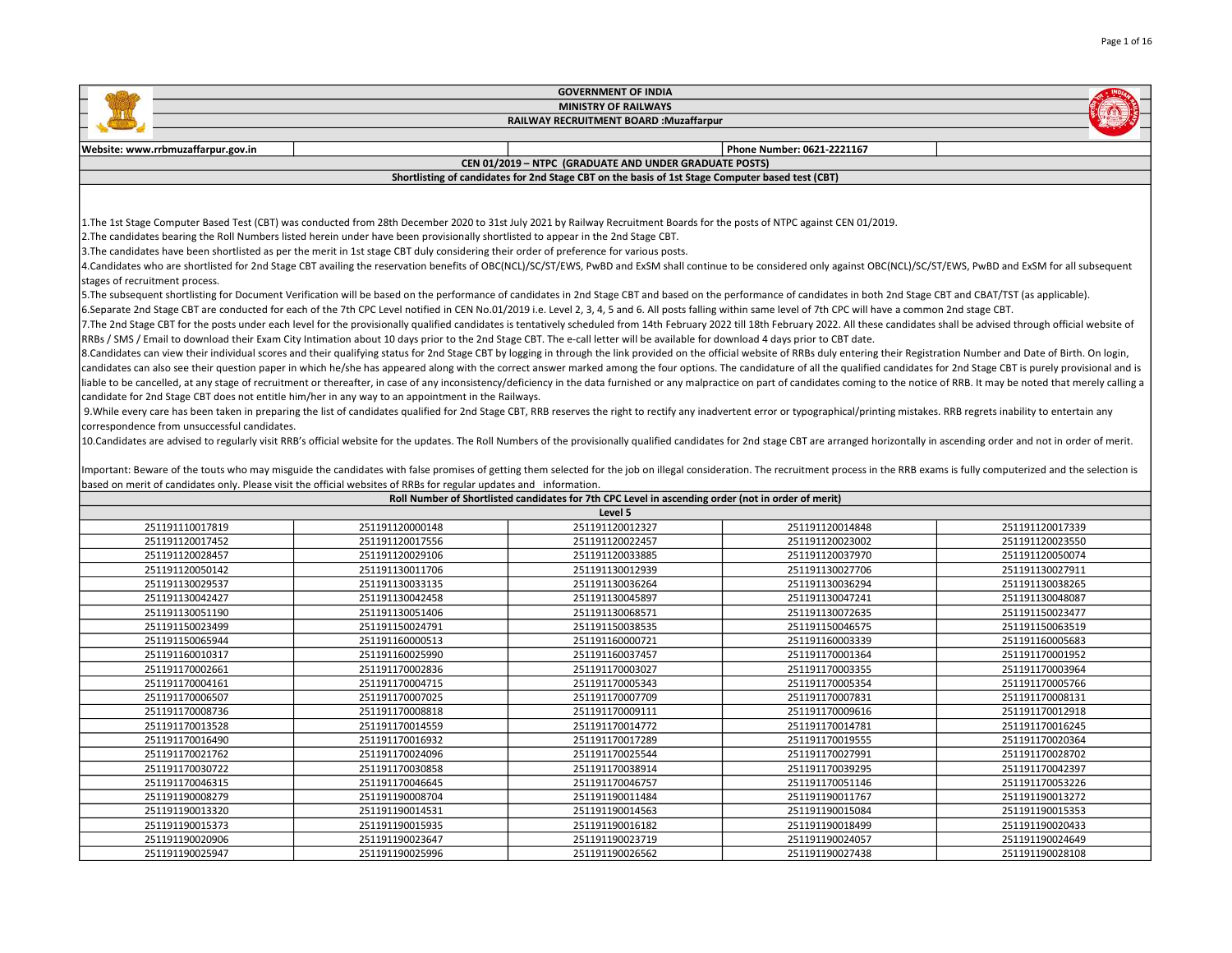| <b>GOVERNMENT OF INDIA</b>         |                             |                                                        |                            |                 |  |  |
|------------------------------------|-----------------------------|--------------------------------------------------------|----------------------------|-----------------|--|--|
|                                    | <b>MINISTRY OF RAILWAYS</b> |                                                        |                            |                 |  |  |
|                                    |                             | RAILWAY RECRUITMENT BOARD : Muzaffarpur                |                            |                 |  |  |
|                                    |                             |                                                        |                            |                 |  |  |
| Website: www.rrbmuzaffarpur.gov.in |                             |                                                        | Phone Number: 0621-2221167 |                 |  |  |
|                                    |                             | CEN 01/2019 - NTPC (GRADUATE AND UNDER GRADUATE POSTS) |                            |                 |  |  |
| 251191190028349                    | 251191190028458             | 251191190029929                                        | 251191190032905            | 251191190033349 |  |  |
| 251191190034066                    | 251191190035375             | 251191190036713                                        | 251191190036817            | 251191190037903 |  |  |
| 251191190040067                    | 251191190040888             | 251191190044272                                        | 251191190044732            | 251191190048102 |  |  |
| 251191190048179                    | 251191190051541             | 251191190051628                                        | 251191190051734            | 251191190052048 |  |  |
| 251191190052390                    | 251191190052405             | 251191190052484                                        | 251191190052726            | 251191190053162 |  |  |
| 251191190053845                    | 251191190053867             | 251191190054065                                        | 251191190054197            | 251191190055213 |  |  |
| 251191190055379                    | 251191190055454             | 251191190055916                                        | 251191190056094            | 251191190057170 |  |  |
| 251191190057477                    | 251191190057658             | 251191190058211                                        | 251191190058280            | 251191190058468 |  |  |
|                                    |                             | <u></u>                                                |                            |                 |  |  |

| 251191190048179 | 251191190051541 | 251191190051628 | 251191190051734 | 251191190052048 |
|-----------------|-----------------|-----------------|-----------------|-----------------|
| 251191190052390 | 251191190052405 | 251191190052484 | 251191190052726 | 251191190053162 |
| 251191190053845 | 251191190053867 | 251191190054065 | 251191190054197 | 251191190055213 |
| 251191190055379 | 251191190055454 | 251191190055916 | 251191190056094 | 251191190057170 |
| 251191190057477 | 251191190057658 | 251191190058211 | 251191190058280 | 251191190058468 |
| 251191190058477 | 251191190058650 | 251191190059612 | 251191190059963 | 251191190060286 |
| 251191190060695 | 251191190061090 | 251191190061228 | 251191190061438 | 251191190061700 |
| 251191190062036 | 251191190062285 | 251191190062415 | 251191190062432 | 251191190062477 |
| 251191190062549 | 251191190062630 | 251191190062758 | 251191190062922 | 251191190063772 |
| 251191190063911 | 251191190064257 | 251191190064433 | 251191190064806 | 251191190065124 |
| 251191190065401 | 251191190065425 | 251191190065487 | 251191190065945 | 251191190066317 |
| 251191190066340 | 251191190066470 | 251191190066760 | 251191190067201 | 251191190067220 |
| 251191190067364 | 251191190067522 | 251191190067532 | 251191190067748 | 251191190067774 |
| 251191190067970 | 251191190068194 | 251191190068283 | 251191190068767 | 251191190069425 |
| 251191190069501 | 251191190069796 | 251191190070522 | 251191190070781 | 251191190072797 |
| 251191190074452 | 251191200039647 | 251191210040602 | 251191210045146 | 251191220027434 |
| 251191220036233 | 251191220044692 | 251191220044705 | 251191230009612 | 251191230013017 |
| 251191230015367 | 251191230016511 | 251191230046662 | 251191230047376 | 251191230059682 |
| 251191250001070 | 251191250001577 | 251191250003184 | 251191250003447 | 251191250004777 |
| 251191250006846 | 251191250009655 | 251191250011003 | 251191250011344 | 251191250011367 |
| 251191250011724 | 251191250014088 | 251191250015808 | 251191250016449 | 251191250017415 |
| 251191250017600 | 251191250018547 | 251191250018831 | 251191250019009 | 251191250019351 |
| 251191250021590 | 251191250022312 | 251191250023055 | 251191250023083 | 251191250023569 |
| 251191250023624 | 251191250023776 | 251191250023974 | 251191250024002 | 251191250024625 |
| 251191250024965 | 251191250025424 | 251191250025543 | 251191250025938 | 251191250026657 |
| 251191250027020 | 251191250027135 | 251191250027923 | 251191250029035 | 251191250029451 |
| 251191250031697 | 251191250031764 | 251191250032100 | 251191250032743 | 251191250032953 |
| 251191250033164 | 251191250033404 | 251191250033975 | 251191250034815 | 251191250035928 |
| 251191250035982 | 251191250036104 | 251191250036241 | 251191250036377 | 251191250036686 |
| 251191250036942 | 251191250037126 | 251191250038450 | 251191250038664 | 251191250039198 |
| 251191250039722 | 251191250039771 | 251191250040246 | 251191250040679 | 251191250040712 |
| 251191250040854 | 251191250040856 | 251191250041436 | 251191250041438 | 251191250042039 |
| 251191250043919 | 251191250045953 | 251191250046318 | 251191250047279 | 251191250048328 |
| 251191250048835 | 251191250050788 | 251191250056405 | 251191250060689 | 251191250066489 |
| 251191250068120 | 251191250069288 | 251191250070796 | 251191250072643 | 251191250073846 |
| 251191260003498 | 251191260004092 | 251191260004229 | 251191260004696 | 251191260005043 |
| 251191260005115 | 251191260006351 | 251191260006753 | 251191260006845 | 251191260007821 |
| 251191260008156 | 251191260008757 | 251191260009261 | 251191260009354 | 251191260010195 |
| 251191260010363 | 251191260010725 | 251191260010855 | 251191260011317 | 251191260011343 |
| 251191260012167 | 251191260012819 | 251191260013817 | 251191260014188 | 251191260014597 |
| 251191260014618 | 251191260016122 | 251191260016494 | 251191260016571 | 251191260016630 |
| 251191260017120 | 251191260017482 | 251191260018319 | 251191260018650 | 251191260018743 |
| 251191260020295 | 251191260022591 | 251191260022749 | 251191260023962 | 251191260024673 |
| 251191260024971 | 251191260025194 | 251191260025240 | 251191260026709 | 251191260026937 |
| 251191260027043 | 251191260027075 | 251191260027330 | 251191260028481 | 251191260028648 |
| 251191260028806 | 251191260029732 | 251191260030727 | 251191260030872 | 251191260032662 |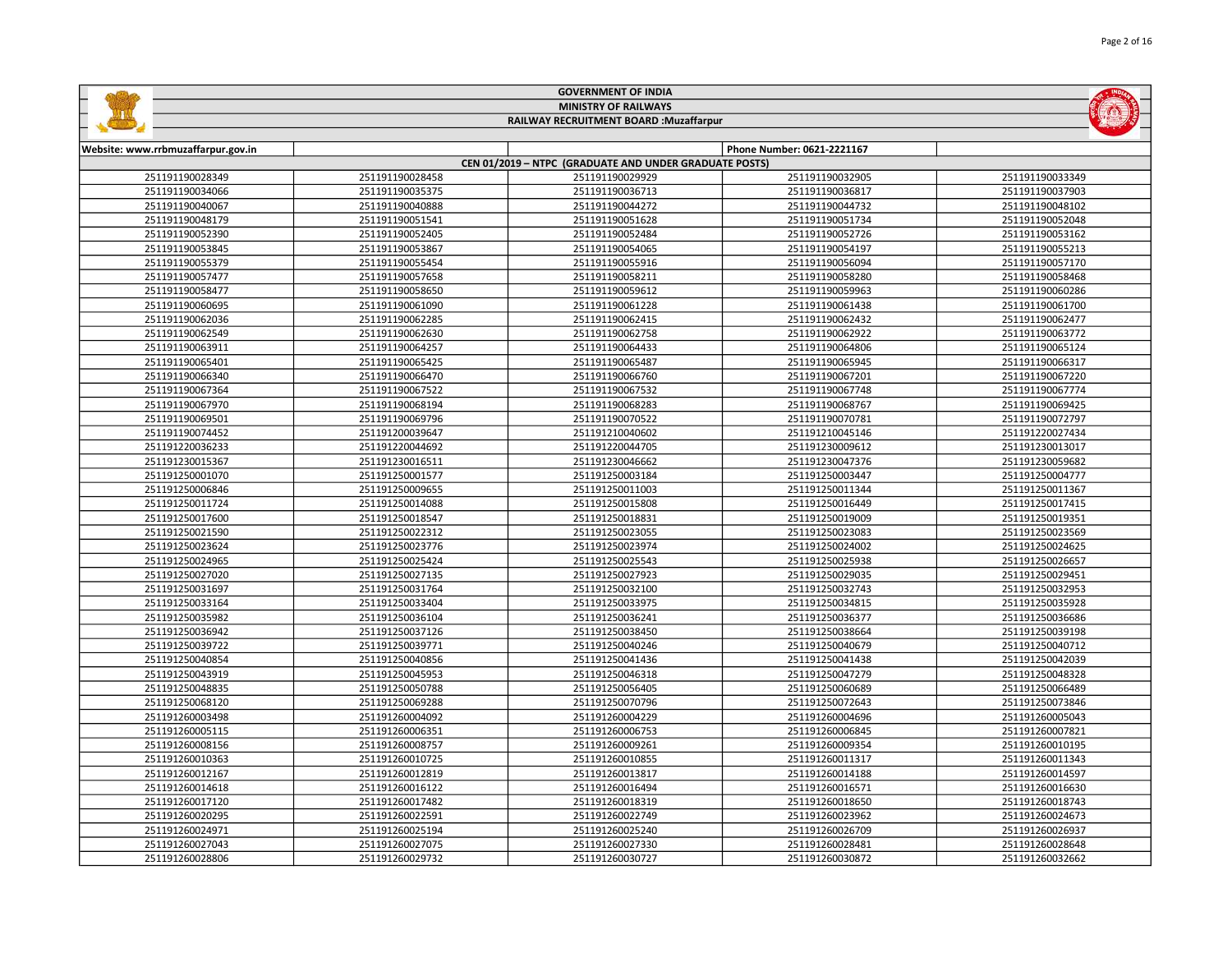| <b>MINISTRY OF RAILWAYS</b><br>RAILWAY RECRUITMENT BOARD : Muzaffarpur |                                                                                                                                                                                                                                                                                                                                                                                                                                                                                                                                                                                                                                                                                                                                                                                                                                                                                                                                                                                                                                                                                                                                                                                                                                                                                                                                                                                                                                                                                                                                                                                                                                                                                                                                                                                                                                                                                                                                                                                                                                                                                                                                                                                                                                                                                                                                                                                                                                                                                                                                                                                                                                                                                                                                                                                                                                                                                                                                                                                                                                                                                                                                                                                                                                                                                                                          |                 |                 |                 |  |
|------------------------------------------------------------------------|--------------------------------------------------------------------------------------------------------------------------------------------------------------------------------------------------------------------------------------------------------------------------------------------------------------------------------------------------------------------------------------------------------------------------------------------------------------------------------------------------------------------------------------------------------------------------------------------------------------------------------------------------------------------------------------------------------------------------------------------------------------------------------------------------------------------------------------------------------------------------------------------------------------------------------------------------------------------------------------------------------------------------------------------------------------------------------------------------------------------------------------------------------------------------------------------------------------------------------------------------------------------------------------------------------------------------------------------------------------------------------------------------------------------------------------------------------------------------------------------------------------------------------------------------------------------------------------------------------------------------------------------------------------------------------------------------------------------------------------------------------------------------------------------------------------------------------------------------------------------------------------------------------------------------------------------------------------------------------------------------------------------------------------------------------------------------------------------------------------------------------------------------------------------------------------------------------------------------------------------------------------------------------------------------------------------------------------------------------------------------------------------------------------------------------------------------------------------------------------------------------------------------------------------------------------------------------------------------------------------------------------------------------------------------------------------------------------------------------------------------------------------------------------------------------------------------------------------------------------------------------------------------------------------------------------------------------------------------------------------------------------------------------------------------------------------------------------------------------------------------------------------------------------------------------------------------------------------------------------------------------------------------------------------------------------------------|-----------------|-----------------|-----------------|--|
|                                                                        |                                                                                                                                                                                                                                                                                                                                                                                                                                                                                                                                                                                                                                                                                                                                                                                                                                                                                                                                                                                                                                                                                                                                                                                                                                                                                                                                                                                                                                                                                                                                                                                                                                                                                                                                                                                                                                                                                                                                                                                                                                                                                                                                                                                                                                                                                                                                                                                                                                                                                                                                                                                                                                                                                                                                                                                                                                                                                                                                                                                                                                                                                                                                                                                                                                                                                                                          |                 |                 |                 |  |
|                                                                        |                                                                                                                                                                                                                                                                                                                                                                                                                                                                                                                                                                                                                                                                                                                                                                                                                                                                                                                                                                                                                                                                                                                                                                                                                                                                                                                                                                                                                                                                                                                                                                                                                                                                                                                                                                                                                                                                                                                                                                                                                                                                                                                                                                                                                                                                                                                                                                                                                                                                                                                                                                                                                                                                                                                                                                                                                                                                                                                                                                                                                                                                                                                                                                                                                                                                                                                          |                 |                 |                 |  |
|                                                                        |                                                                                                                                                                                                                                                                                                                                                                                                                                                                                                                                                                                                                                                                                                                                                                                                                                                                                                                                                                                                                                                                                                                                                                                                                                                                                                                                                                                                                                                                                                                                                                                                                                                                                                                                                                                                                                                                                                                                                                                                                                                                                                                                                                                                                                                                                                                                                                                                                                                                                                                                                                                                                                                                                                                                                                                                                                                                                                                                                                                                                                                                                                                                                                                                                                                                                                                          |                 |                 |                 |  |
|                                                                        | <b>OUVERTHERT OF HYDIA</b><br>Website: www.rrbmuzaffarpur.gov.in<br>Phone Number: 0621-2221167<br>CEN 01/2019 - NTPC (GRADUATE AND UNDER GRADUATE POSTS)<br>251191260034179<br>251191260034274<br>251191260034467<br>251191260034952<br>251191260035362<br>251191260035470<br>251191260036472<br>251191260038323<br>251191260039256<br>251191260039574<br>251191260039613<br>251191260040001<br>251191260040610<br>251191260040622<br>251191260042492<br>251191260042563<br>251191260042970<br>251191260042506<br>251191260042735<br>251191260043346<br>251191260043444<br>251191260043744<br>251191260044542<br>251191260045356<br>251191260045527<br>251191260045547<br>251191260046454<br>251191260046552<br>251191260046952<br>251191260047523<br>251191260048794<br>251191260049302<br>251191260048752<br>251191260048841<br>251191260049746<br>251191260055652<br>251191260050402<br>251191260051270<br>251191260053313<br>251191260056243<br>251191260059574<br>251191260059656<br>251191260059777<br>251191260060245<br>251191260061468<br>251191260062156<br>251191260062690<br>251191260063071<br>251191260063907<br>251191260065913<br>251191260066124<br>251191260066709<br>251191260067658<br>251191260068378<br>251191260068776<br>251191260068855<br>251191260068992<br>251191260069081<br>251191260069734<br>251191260069038<br>251191260069854<br>251191260070031<br>251191260070320<br>251191260070521<br>251191260071047<br>251191260071296<br>251191260071413<br>251191260072629<br>251191260072631<br>251191260071061<br>251191260072701<br>251191260073701<br>251191260073838<br>251191260073983<br>251191260074201<br>251191270000690<br>251191270003035<br>251191260074595<br>251191270000784<br>251191270000974<br>251191270004196<br>251191270004418<br>251191270005752<br>251191270006558<br>251191270018793<br>251191270024475<br>251191270040101<br>251191270057957<br>251191270065614<br>251191270024334<br>251191270068288<br>251191270067045<br>251191280000014<br>251191280000036<br>251191280050944<br>251191290046138<br>251191310008013<br>251191310008587<br>251191310027451<br>251191310037179<br>251191310050781<br>251191310070944<br>251191310074381<br>251191310074483<br>251192110044174<br>251192120010139<br>251192120010495<br>251192120010575<br>251192120010823<br>251192120011123<br>251192120012911<br>251192120013436<br>251192120013439<br>251192120013792<br>251192120013946<br>251192120015170<br>251192120016125<br>251192120016140<br>251192120016524<br>251192120014727<br>251192120017082<br>251192120017242<br>251192120017456<br>251192120017639<br>251192120018757<br>251192120018873<br>251192120020405<br>251192120018773<br>251192120019946<br>251192120021711<br>251192120022005<br>251192120023671<br>251192120025476<br>251192120025908<br>251192120028103<br>251192120028824<br>251192120028294<br>251192120029362<br>251192120033287<br>251192120033998<br>251192120035680<br>251192120035682<br>251192120037921<br>251192120034199<br>251192120044429<br>251192120047210<br>251192120047758<br>251192120047813<br>251192120048058<br>251192120048662<br>251192120050863<br>251192120056857<br>251192130010500<br>251192120050063<br>251192130010507<br>251192130010755<br>251192130011114<br>251192130011924<br>251192130013172<br>251192130013717 |                 |                 |                 |  |
|                                                                        |                                                                                                                                                                                                                                                                                                                                                                                                                                                                                                                                                                                                                                                                                                                                                                                                                                                                                                                                                                                                                                                                                                                                                                                                                                                                                                                                                                                                                                                                                                                                                                                                                                                                                                                                                                                                                                                                                                                                                                                                                                                                                                                                                                                                                                                                                                                                                                                                                                                                                                                                                                                                                                                                                                                                                                                                                                                                                                                                                                                                                                                                                                                                                                                                                                                                                                                          |                 |                 |                 |  |
|                                                                        |                                                                                                                                                                                                                                                                                                                                                                                                                                                                                                                                                                                                                                                                                                                                                                                                                                                                                                                                                                                                                                                                                                                                                                                                                                                                                                                                                                                                                                                                                                                                                                                                                                                                                                                                                                                                                                                                                                                                                                                                                                                                                                                                                                                                                                                                                                                                                                                                                                                                                                                                                                                                                                                                                                                                                                                                                                                                                                                                                                                                                                                                                                                                                                                                                                                                                                                          |                 |                 |                 |  |
|                                                                        |                                                                                                                                                                                                                                                                                                                                                                                                                                                                                                                                                                                                                                                                                                                                                                                                                                                                                                                                                                                                                                                                                                                                                                                                                                                                                                                                                                                                                                                                                                                                                                                                                                                                                                                                                                                                                                                                                                                                                                                                                                                                                                                                                                                                                                                                                                                                                                                                                                                                                                                                                                                                                                                                                                                                                                                                                                                                                                                                                                                                                                                                                                                                                                                                                                                                                                                          |                 |                 |                 |  |
|                                                                        |                                                                                                                                                                                                                                                                                                                                                                                                                                                                                                                                                                                                                                                                                                                                                                                                                                                                                                                                                                                                                                                                                                                                                                                                                                                                                                                                                                                                                                                                                                                                                                                                                                                                                                                                                                                                                                                                                                                                                                                                                                                                                                                                                                                                                                                                                                                                                                                                                                                                                                                                                                                                                                                                                                                                                                                                                                                                                                                                                                                                                                                                                                                                                                                                                                                                                                                          |                 |                 |                 |  |
|                                                                        |                                                                                                                                                                                                                                                                                                                                                                                                                                                                                                                                                                                                                                                                                                                                                                                                                                                                                                                                                                                                                                                                                                                                                                                                                                                                                                                                                                                                                                                                                                                                                                                                                                                                                                                                                                                                                                                                                                                                                                                                                                                                                                                                                                                                                                                                                                                                                                                                                                                                                                                                                                                                                                                                                                                                                                                                                                                                                                                                                                                                                                                                                                                                                                                                                                                                                                                          |                 |                 |                 |  |
|                                                                        |                                                                                                                                                                                                                                                                                                                                                                                                                                                                                                                                                                                                                                                                                                                                                                                                                                                                                                                                                                                                                                                                                                                                                                                                                                                                                                                                                                                                                                                                                                                                                                                                                                                                                                                                                                                                                                                                                                                                                                                                                                                                                                                                                                                                                                                                                                                                                                                                                                                                                                                                                                                                                                                                                                                                                                                                                                                                                                                                                                                                                                                                                                                                                                                                                                                                                                                          |                 |                 |                 |  |
|                                                                        |                                                                                                                                                                                                                                                                                                                                                                                                                                                                                                                                                                                                                                                                                                                                                                                                                                                                                                                                                                                                                                                                                                                                                                                                                                                                                                                                                                                                                                                                                                                                                                                                                                                                                                                                                                                                                                                                                                                                                                                                                                                                                                                                                                                                                                                                                                                                                                                                                                                                                                                                                                                                                                                                                                                                                                                                                                                                                                                                                                                                                                                                                                                                                                                                                                                                                                                          |                 |                 |                 |  |
|                                                                        |                                                                                                                                                                                                                                                                                                                                                                                                                                                                                                                                                                                                                                                                                                                                                                                                                                                                                                                                                                                                                                                                                                                                                                                                                                                                                                                                                                                                                                                                                                                                                                                                                                                                                                                                                                                                                                                                                                                                                                                                                                                                                                                                                                                                                                                                                                                                                                                                                                                                                                                                                                                                                                                                                                                                                                                                                                                                                                                                                                                                                                                                                                                                                                                                                                                                                                                          |                 |                 |                 |  |
|                                                                        |                                                                                                                                                                                                                                                                                                                                                                                                                                                                                                                                                                                                                                                                                                                                                                                                                                                                                                                                                                                                                                                                                                                                                                                                                                                                                                                                                                                                                                                                                                                                                                                                                                                                                                                                                                                                                                                                                                                                                                                                                                                                                                                                                                                                                                                                                                                                                                                                                                                                                                                                                                                                                                                                                                                                                                                                                                                                                                                                                                                                                                                                                                                                                                                                                                                                                                                          |                 |                 |                 |  |
|                                                                        |                                                                                                                                                                                                                                                                                                                                                                                                                                                                                                                                                                                                                                                                                                                                                                                                                                                                                                                                                                                                                                                                                                                                                                                                                                                                                                                                                                                                                                                                                                                                                                                                                                                                                                                                                                                                                                                                                                                                                                                                                                                                                                                                                                                                                                                                                                                                                                                                                                                                                                                                                                                                                                                                                                                                                                                                                                                                                                                                                                                                                                                                                                                                                                                                                                                                                                                          |                 |                 |                 |  |
|                                                                        |                                                                                                                                                                                                                                                                                                                                                                                                                                                                                                                                                                                                                                                                                                                                                                                                                                                                                                                                                                                                                                                                                                                                                                                                                                                                                                                                                                                                                                                                                                                                                                                                                                                                                                                                                                                                                                                                                                                                                                                                                                                                                                                                                                                                                                                                                                                                                                                                                                                                                                                                                                                                                                                                                                                                                                                                                                                                                                                                                                                                                                                                                                                                                                                                                                                                                                                          |                 |                 |                 |  |
|                                                                        |                                                                                                                                                                                                                                                                                                                                                                                                                                                                                                                                                                                                                                                                                                                                                                                                                                                                                                                                                                                                                                                                                                                                                                                                                                                                                                                                                                                                                                                                                                                                                                                                                                                                                                                                                                                                                                                                                                                                                                                                                                                                                                                                                                                                                                                                                                                                                                                                                                                                                                                                                                                                                                                                                                                                                                                                                                                                                                                                                                                                                                                                                                                                                                                                                                                                                                                          |                 |                 |                 |  |
|                                                                        |                                                                                                                                                                                                                                                                                                                                                                                                                                                                                                                                                                                                                                                                                                                                                                                                                                                                                                                                                                                                                                                                                                                                                                                                                                                                                                                                                                                                                                                                                                                                                                                                                                                                                                                                                                                                                                                                                                                                                                                                                                                                                                                                                                                                                                                                                                                                                                                                                                                                                                                                                                                                                                                                                                                                                                                                                                                                                                                                                                                                                                                                                                                                                                                                                                                                                                                          |                 |                 |                 |  |
|                                                                        |                                                                                                                                                                                                                                                                                                                                                                                                                                                                                                                                                                                                                                                                                                                                                                                                                                                                                                                                                                                                                                                                                                                                                                                                                                                                                                                                                                                                                                                                                                                                                                                                                                                                                                                                                                                                                                                                                                                                                                                                                                                                                                                                                                                                                                                                                                                                                                                                                                                                                                                                                                                                                                                                                                                                                                                                                                                                                                                                                                                                                                                                                                                                                                                                                                                                                                                          |                 |                 |                 |  |
|                                                                        |                                                                                                                                                                                                                                                                                                                                                                                                                                                                                                                                                                                                                                                                                                                                                                                                                                                                                                                                                                                                                                                                                                                                                                                                                                                                                                                                                                                                                                                                                                                                                                                                                                                                                                                                                                                                                                                                                                                                                                                                                                                                                                                                                                                                                                                                                                                                                                                                                                                                                                                                                                                                                                                                                                                                                                                                                                                                                                                                                                                                                                                                                                                                                                                                                                                                                                                          |                 |                 |                 |  |
|                                                                        |                                                                                                                                                                                                                                                                                                                                                                                                                                                                                                                                                                                                                                                                                                                                                                                                                                                                                                                                                                                                                                                                                                                                                                                                                                                                                                                                                                                                                                                                                                                                                                                                                                                                                                                                                                                                                                                                                                                                                                                                                                                                                                                                                                                                                                                                                                                                                                                                                                                                                                                                                                                                                                                                                                                                                                                                                                                                                                                                                                                                                                                                                                                                                                                                                                                                                                                          |                 |                 |                 |  |
|                                                                        |                                                                                                                                                                                                                                                                                                                                                                                                                                                                                                                                                                                                                                                                                                                                                                                                                                                                                                                                                                                                                                                                                                                                                                                                                                                                                                                                                                                                                                                                                                                                                                                                                                                                                                                                                                                                                                                                                                                                                                                                                                                                                                                                                                                                                                                                                                                                                                                                                                                                                                                                                                                                                                                                                                                                                                                                                                                                                                                                                                                                                                                                                                                                                                                                                                                                                                                          |                 |                 |                 |  |
|                                                                        |                                                                                                                                                                                                                                                                                                                                                                                                                                                                                                                                                                                                                                                                                                                                                                                                                                                                                                                                                                                                                                                                                                                                                                                                                                                                                                                                                                                                                                                                                                                                                                                                                                                                                                                                                                                                                                                                                                                                                                                                                                                                                                                                                                                                                                                                                                                                                                                                                                                                                                                                                                                                                                                                                                                                                                                                                                                                                                                                                                                                                                                                                                                                                                                                                                                                                                                          |                 |                 |                 |  |
|                                                                        |                                                                                                                                                                                                                                                                                                                                                                                                                                                                                                                                                                                                                                                                                                                                                                                                                                                                                                                                                                                                                                                                                                                                                                                                                                                                                                                                                                                                                                                                                                                                                                                                                                                                                                                                                                                                                                                                                                                                                                                                                                                                                                                                                                                                                                                                                                                                                                                                                                                                                                                                                                                                                                                                                                                                                                                                                                                                                                                                                                                                                                                                                                                                                                                                                                                                                                                          |                 |                 |                 |  |
|                                                                        |                                                                                                                                                                                                                                                                                                                                                                                                                                                                                                                                                                                                                                                                                                                                                                                                                                                                                                                                                                                                                                                                                                                                                                                                                                                                                                                                                                                                                                                                                                                                                                                                                                                                                                                                                                                                                                                                                                                                                                                                                                                                                                                                                                                                                                                                                                                                                                                                                                                                                                                                                                                                                                                                                                                                                                                                                                                                                                                                                                                                                                                                                                                                                                                                                                                                                                                          |                 |                 |                 |  |
|                                                                        |                                                                                                                                                                                                                                                                                                                                                                                                                                                                                                                                                                                                                                                                                                                                                                                                                                                                                                                                                                                                                                                                                                                                                                                                                                                                                                                                                                                                                                                                                                                                                                                                                                                                                                                                                                                                                                                                                                                                                                                                                                                                                                                                                                                                                                                                                                                                                                                                                                                                                                                                                                                                                                                                                                                                                                                                                                                                                                                                                                                                                                                                                                                                                                                                                                                                                                                          |                 |                 |                 |  |
|                                                                        |                                                                                                                                                                                                                                                                                                                                                                                                                                                                                                                                                                                                                                                                                                                                                                                                                                                                                                                                                                                                                                                                                                                                                                                                                                                                                                                                                                                                                                                                                                                                                                                                                                                                                                                                                                                                                                                                                                                                                                                                                                                                                                                                                                                                                                                                                                                                                                                                                                                                                                                                                                                                                                                                                                                                                                                                                                                                                                                                                                                                                                                                                                                                                                                                                                                                                                                          |                 |                 |                 |  |
|                                                                        |                                                                                                                                                                                                                                                                                                                                                                                                                                                                                                                                                                                                                                                                                                                                                                                                                                                                                                                                                                                                                                                                                                                                                                                                                                                                                                                                                                                                                                                                                                                                                                                                                                                                                                                                                                                                                                                                                                                                                                                                                                                                                                                                                                                                                                                                                                                                                                                                                                                                                                                                                                                                                                                                                                                                                                                                                                                                                                                                                                                                                                                                                                                                                                                                                                                                                                                          |                 |                 |                 |  |
|                                                                        |                                                                                                                                                                                                                                                                                                                                                                                                                                                                                                                                                                                                                                                                                                                                                                                                                                                                                                                                                                                                                                                                                                                                                                                                                                                                                                                                                                                                                                                                                                                                                                                                                                                                                                                                                                                                                                                                                                                                                                                                                                                                                                                                                                                                                                                                                                                                                                                                                                                                                                                                                                                                                                                                                                                                                                                                                                                                                                                                                                                                                                                                                                                                                                                                                                                                                                                          |                 |                 |                 |  |
|                                                                        |                                                                                                                                                                                                                                                                                                                                                                                                                                                                                                                                                                                                                                                                                                                                                                                                                                                                                                                                                                                                                                                                                                                                                                                                                                                                                                                                                                                                                                                                                                                                                                                                                                                                                                                                                                                                                                                                                                                                                                                                                                                                                                                                                                                                                                                                                                                                                                                                                                                                                                                                                                                                                                                                                                                                                                                                                                                                                                                                                                                                                                                                                                                                                                                                                                                                                                                          |                 |                 |                 |  |
|                                                                        |                                                                                                                                                                                                                                                                                                                                                                                                                                                                                                                                                                                                                                                                                                                                                                                                                                                                                                                                                                                                                                                                                                                                                                                                                                                                                                                                                                                                                                                                                                                                                                                                                                                                                                                                                                                                                                                                                                                                                                                                                                                                                                                                                                                                                                                                                                                                                                                                                                                                                                                                                                                                                                                                                                                                                                                                                                                                                                                                                                                                                                                                                                                                                                                                                                                                                                                          |                 |                 |                 |  |
|                                                                        |                                                                                                                                                                                                                                                                                                                                                                                                                                                                                                                                                                                                                                                                                                                                                                                                                                                                                                                                                                                                                                                                                                                                                                                                                                                                                                                                                                                                                                                                                                                                                                                                                                                                                                                                                                                                                                                                                                                                                                                                                                                                                                                                                                                                                                                                                                                                                                                                                                                                                                                                                                                                                                                                                                                                                                                                                                                                                                                                                                                                                                                                                                                                                                                                                                                                                                                          |                 |                 |                 |  |
|                                                                        |                                                                                                                                                                                                                                                                                                                                                                                                                                                                                                                                                                                                                                                                                                                                                                                                                                                                                                                                                                                                                                                                                                                                                                                                                                                                                                                                                                                                                                                                                                                                                                                                                                                                                                                                                                                                                                                                                                                                                                                                                                                                                                                                                                                                                                                                                                                                                                                                                                                                                                                                                                                                                                                                                                                                                                                                                                                                                                                                                                                                                                                                                                                                                                                                                                                                                                                          |                 |                 |                 |  |
|                                                                        |                                                                                                                                                                                                                                                                                                                                                                                                                                                                                                                                                                                                                                                                                                                                                                                                                                                                                                                                                                                                                                                                                                                                                                                                                                                                                                                                                                                                                                                                                                                                                                                                                                                                                                                                                                                                                                                                                                                                                                                                                                                                                                                                                                                                                                                                                                                                                                                                                                                                                                                                                                                                                                                                                                                                                                                                                                                                                                                                                                                                                                                                                                                                                                                                                                                                                                                          |                 |                 |                 |  |
|                                                                        |                                                                                                                                                                                                                                                                                                                                                                                                                                                                                                                                                                                                                                                                                                                                                                                                                                                                                                                                                                                                                                                                                                                                                                                                                                                                                                                                                                                                                                                                                                                                                                                                                                                                                                                                                                                                                                                                                                                                                                                                                                                                                                                                                                                                                                                                                                                                                                                                                                                                                                                                                                                                                                                                                                                                                                                                                                                                                                                                                                                                                                                                                                                                                                                                                                                                                                                          |                 |                 |                 |  |
|                                                                        |                                                                                                                                                                                                                                                                                                                                                                                                                                                                                                                                                                                                                                                                                                                                                                                                                                                                                                                                                                                                                                                                                                                                                                                                                                                                                                                                                                                                                                                                                                                                                                                                                                                                                                                                                                                                                                                                                                                                                                                                                                                                                                                                                                                                                                                                                                                                                                                                                                                                                                                                                                                                                                                                                                                                                                                                                                                                                                                                                                                                                                                                                                                                                                                                                                                                                                                          |                 |                 |                 |  |
|                                                                        |                                                                                                                                                                                                                                                                                                                                                                                                                                                                                                                                                                                                                                                                                                                                                                                                                                                                                                                                                                                                                                                                                                                                                                                                                                                                                                                                                                                                                                                                                                                                                                                                                                                                                                                                                                                                                                                                                                                                                                                                                                                                                                                                                                                                                                                                                                                                                                                                                                                                                                                                                                                                                                                                                                                                                                                                                                                                                                                                                                                                                                                                                                                                                                                                                                                                                                                          |                 |                 |                 |  |
| 251192130017951                                                        | 251192130019136                                                                                                                                                                                                                                                                                                                                                                                                                                                                                                                                                                                                                                                                                                                                                                                                                                                                                                                                                                                                                                                                                                                                                                                                                                                                                                                                                                                                                                                                                                                                                                                                                                                                                                                                                                                                                                                                                                                                                                                                                                                                                                                                                                                                                                                                                                                                                                                                                                                                                                                                                                                                                                                                                                                                                                                                                                                                                                                                                                                                                                                                                                                                                                                                                                                                                                          | 251192130019315 | 251192130021589 | 251192130024623 |  |
| 251192130024692                                                        | 251192130026515                                                                                                                                                                                                                                                                                                                                                                                                                                                                                                                                                                                                                                                                                                                                                                                                                                                                                                                                                                                                                                                                                                                                                                                                                                                                                                                                                                                                                                                                                                                                                                                                                                                                                                                                                                                                                                                                                                                                                                                                                                                                                                                                                                                                                                                                                                                                                                                                                                                                                                                                                                                                                                                                                                                                                                                                                                                                                                                                                                                                                                                                                                                                                                                                                                                                                                          | 251192130028488 | 251192130029955 | 251192130032674 |  |
| 251192130032699                                                        | 251192130033908                                                                                                                                                                                                                                                                                                                                                                                                                                                                                                                                                                                                                                                                                                                                                                                                                                                                                                                                                                                                                                                                                                                                                                                                                                                                                                                                                                                                                                                                                                                                                                                                                                                                                                                                                                                                                                                                                                                                                                                                                                                                                                                                                                                                                                                                                                                                                                                                                                                                                                                                                                                                                                                                                                                                                                                                                                                                                                                                                                                                                                                                                                                                                                                                                                                                                                          | 251192130035173 | 251192130035749 | 251192130037339 |  |
| 251192130038026                                                        | 251192130038810                                                                                                                                                                                                                                                                                                                                                                                                                                                                                                                                                                                                                                                                                                                                                                                                                                                                                                                                                                                                                                                                                                                                                                                                                                                                                                                                                                                                                                                                                                                                                                                                                                                                                                                                                                                                                                                                                                                                                                                                                                                                                                                                                                                                                                                                                                                                                                                                                                                                                                                                                                                                                                                                                                                                                                                                                                                                                                                                                                                                                                                                                                                                                                                                                                                                                                          | 251192130039967 | 251192130043870 | 251192130046130 |  |
| 251192130046708                                                        | 251192130046906                                                                                                                                                                                                                                                                                                                                                                                                                                                                                                                                                                                                                                                                                                                                                                                                                                                                                                                                                                                                                                                                                                                                                                                                                                                                                                                                                                                                                                                                                                                                                                                                                                                                                                                                                                                                                                                                                                                                                                                                                                                                                                                                                                                                                                                                                                                                                                                                                                                                                                                                                                                                                                                                                                                                                                                                                                                                                                                                                                                                                                                                                                                                                                                                                                                                                                          | 251192130047017 | 251192130047595 | 251192130048840 |  |
| 251192130049034                                                        | 251192130049061                                                                                                                                                                                                                                                                                                                                                                                                                                                                                                                                                                                                                                                                                                                                                                                                                                                                                                                                                                                                                                                                                                                                                                                                                                                                                                                                                                                                                                                                                                                                                                                                                                                                                                                                                                                                                                                                                                                                                                                                                                                                                                                                                                                                                                                                                                                                                                                                                                                                                                                                                                                                                                                                                                                                                                                                                                                                                                                                                                                                                                                                                                                                                                                                                                                                                                          | 251192130049113 | 251192130049258 | 251192130057039 |  |
| 251192130057833                                                        | 251192130058173                                                                                                                                                                                                                                                                                                                                                                                                                                                                                                                                                                                                                                                                                                                                                                                                                                                                                                                                                                                                                                                                                                                                                                                                                                                                                                                                                                                                                                                                                                                                                                                                                                                                                                                                                                                                                                                                                                                                                                                                                                                                                                                                                                                                                                                                                                                                                                                                                                                                                                                                                                                                                                                                                                                                                                                                                                                                                                                                                                                                                                                                                                                                                                                                                                                                                                          | 251192130058846 | 251192130073832 | 251192130074019 |  |
| 251192130074845                                                        | 251192150010841                                                                                                                                                                                                                                                                                                                                                                                                                                                                                                                                                                                                                                                                                                                                                                                                                                                                                                                                                                                                                                                                                                                                                                                                                                                                                                                                                                                                                                                                                                                                                                                                                                                                                                                                                                                                                                                                                                                                                                                                                                                                                                                                                                                                                                                                                                                                                                                                                                                                                                                                                                                                                                                                                                                                                                                                                                                                                                                                                                                                                                                                                                                                                                                                                                                                                                          | 251192150022993 | 251192150026890 | 251192150035669 |  |
|                                                                        |                                                                                                                                                                                                                                                                                                                                                                                                                                                                                                                                                                                                                                                                                                                                                                                                                                                                                                                                                                                                                                                                                                                                                                                                                                                                                                                                                                                                                                                                                                                                                                                                                                                                                                                                                                                                                                                                                                                                                                                                                                                                                                                                                                                                                                                                                                                                                                                                                                                                                                                                                                                                                                                                                                                                                                                                                                                                                                                                                                                                                                                                                                                                                                                                                                                                                                                          |                 |                 |                 |  |

 251192150036580 251192150038816 251192150039984 251192150042389 251192150050962 251192150053489 251192150058485 251192150063533 251192160000472 251192160003389 251192160003719 251192160006095 251192160023016 251192160024840 251192160026410 251192160031137 251192160042425 251192160044578 251192160047387 251192160048912 251192170010401 251192170012026 251192170012577 251192170013540 251192170015220 251192170015305 251192170016192 251192170020502 251192170024599 251192170025049 251192170025995 251192170026163 251192170027550 251192170027572 251192170027848 251192170028013

GOVERNMENT OF INDIA

 $-$  1000  $-$ 

**The Co** 



**Contract Contract**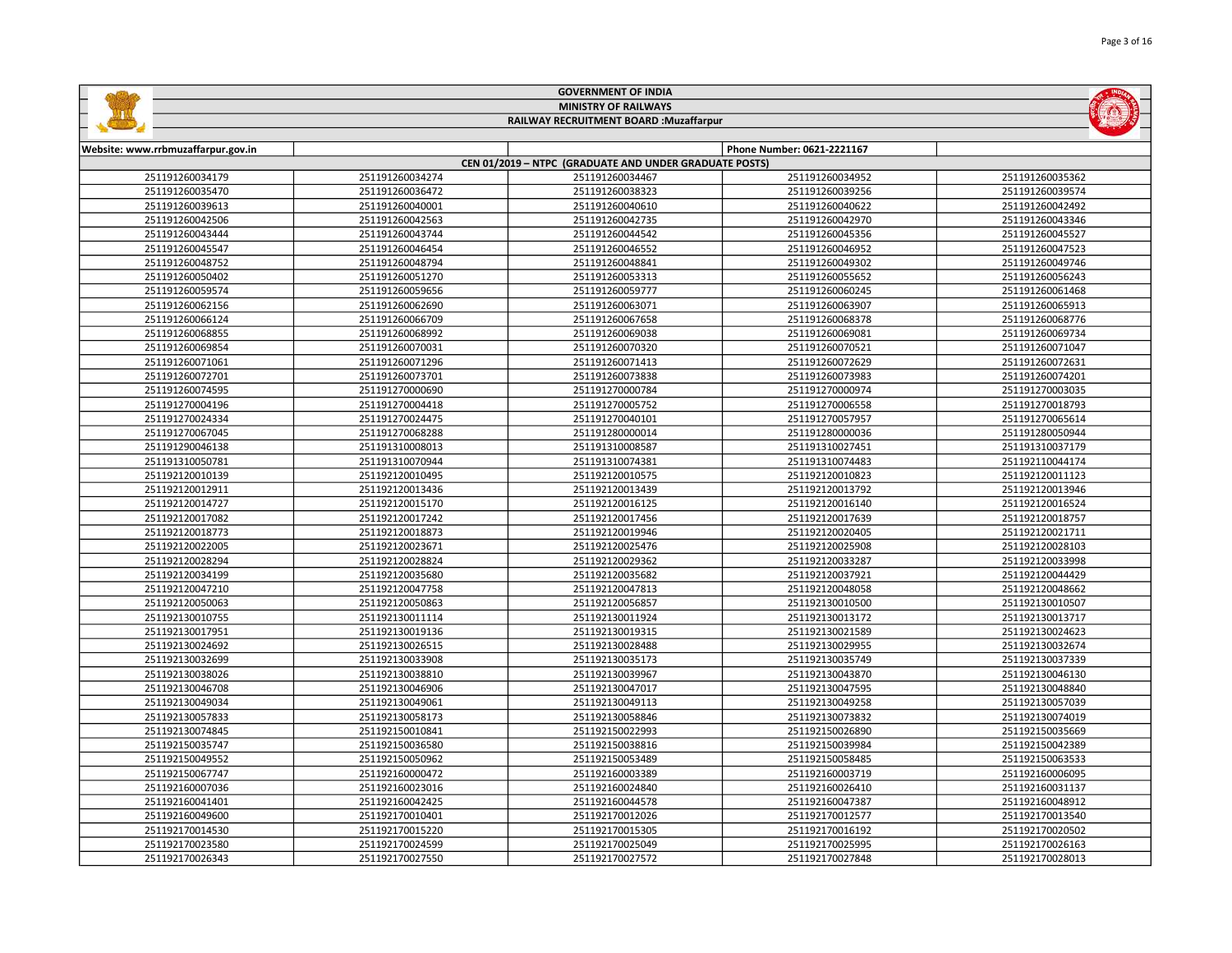|                                    |                 | <b>MINISTRY OF RAILWAYS</b><br>RAILWAY RECRUITMENT BOARD : Muzaffarpur |                            |                 |
|------------------------------------|-----------------|------------------------------------------------------------------------|----------------------------|-----------------|
|                                    |                 |                                                                        |                            |                 |
| Website: www.rrbmuzaffarpur.gov.in |                 |                                                                        | Phone Number: 0621-2221167 |                 |
|                                    |                 | CEN 01/2019 - NTPC (GRADUATE AND UNDER GRADUATE POSTS)                 |                            |                 |
| 251192170028290                    | 251192170028485 | 251192170029081                                                        | 251192170029989            | 251192170030137 |
| 251192170030420                    | 251192170031920 | 251192170032713                                                        | 251192170033085            | 251192170033310 |
| 251192170033352                    | 251192170033560 | 251192170034293                                                        | 251192170035585            | 251192170036083 |
| 251192170036263                    | 251192170036489 | 251192170037451                                                        | 251192170038399            | 251192170038470 |
| 251192170038671                    | 251192170038907 | 251192170038986                                                        | 251192170039219            | 251192170039428 |
| 251192170039436                    | 251192170039609 | 251192170041546                                                        | 251192170042749            | 251192170045331 |
| 251192170046212                    | 251192170046258 | 251192170046466                                                        | 251192170047011            | 251192170047417 |
| 251192170048853                    | 251192170049363 | 251192170050107                                                        | 251192170050313            | 251192170050676 |
| 251192170051256                    | 251192170051898 | 251192170054289                                                        | 251192170064319            | 251192170066356 |
| 251192170066740                    | 251192170067359 | 251192170072623                                                        | 251192190009989            | 251192190011274 |
| 251192190011451                    | 251192190011738 | 251192190012424                                                        | 251192190012644            | 251192190013223 |
| 251192190013536                    | 251192190014397 | 251192190014761                                                        | 251192190015127            | 251192190015793 |
| 251192190015845                    | 251192190015853 | 251192190017210                                                        | 251192190019712            | 251192190020378 |
| 251192190020524                    | 251192190020633 | 251192190020927                                                        | 251192190022425            | 251192190023155 |
| 251192190024070                    | 251192190024107 | 251192190024377                                                        | 251192190024570            | 251192190024914 |
| 251192190025046                    | 251192190025302 | 251192190025348                                                        | 251192190027069            | 251192190027234 |
| 251192190027421                    | 251192190027480 | 251192190027541                                                        | 251192190028828            | 251192190030142 |
| 251192190032876                    | 251192190034306 | 251192190035137                                                        | 251192190035465            | 251192190036001 |
| 251192190037409                    | 251192190038355 | 251192190038778                                                        | 251192190039326            | 251192190040103 |
| 251192190040116                    | 251192190040791 | 251192190041430                                                        | 251192190044324            | 251192190045377 |
| 251192190046210                    | 251192190048234 | 251192190051743                                                        | 251192190051988            | 251192190052099 |
| 251192190052220                    | 251192190052229 | 251192190052798                                                        | 251192190053527            | 251192190054291 |
| 251192190054346                    | 251192190054720 | 251192190054836                                                        | 251192190055545            | 251192190056514 |
| 251192190056572                    | 251192190056612 | 251192190056714                                                        | 251192190057407            | 251192190057544 |
| 251192190058207                    | 251192190058388 | 251192190058459                                                        | 251192190058822            | 251192190058837 |
| 251192190059780                    | 251192190060773 | 251192190060891                                                        | 251192190061762            | 251192190061783 |
| 251192190061891                    | 251192190061910 | 251192190061919                                                        | 251192190062588            | 251192190062781 |
| 251192190062831                    | 251192190062898 | 251192190063382                                                        | 251192190064029            | 251192190064211 |
| 251192190064382                    | 251192190064486 | 251192190064587                                                        | 251192190064646            | 251192190065003 |
| 251192190065027                    | 251192190065294 | 251192190065975                                                        | 251192190065978            | 251192190066103 |
| 251192190066167                    | 251192190066404 | 251192190066881                                                        | 251192190066902            | 251192190067106 |
| 251192190067402                    | 251192190067422 | 251192190069193                                                        | 251192190070579            | 251192190072152 |
| 251192190072228                    | 251192190074545 | 251192200051018                                                        | 251192210000399            | 251192220014941 |
| 251192220014962                    | 251192220019558 | 251192220022378                                                        | 251192220023099            | 251192220024082 |
| 251192220024516                    | 251192220025823 | 251192220026883                                                        | 251192220027316            | 251192220028085 |
| 251192220028961                    | 251192220029080 | 251192220031213                                                        | 251192220033595            | 251192220033635 |
| 251192220035776                    | 251192220036731 | 251192220037206                                                        | 251192220041078            | 251192220042532 |
| 251192220042791                    | 251192220049060 | 251192220049387                                                        | 251192220054690            | 251192220055281 |
| 251192220058726                    | 251192230023301 | 251192230031138                                                        | 251192230053868            | 251192230058114 |
| 251192230071814                    | 251192230072456 | 251192240036027                                                        | 251192250012453            | 251192250012860 |
| 251192250013382                    | 251192250015494 | 251192250015578                                                        | 251192250015867            | 251192250017799 |
| 251192250017841                    | 251192250018154 | 251192250023447                                                        | 251192250023863            | 251192250024092 |
| 251192250024926                    | 251192250026310 | 251192250026394                                                        | 251192250026745            | 251192250026985 |
| 251192250027528                    | 251192250028745 | 251192250030540                                                        | 251192250031758            | 251192250032741 |
| 251192250034627                    | 251192250036746 | 251192250037310                                                        | 251192250038095            | 251192250039303 |
| 251192250040613                    | 251192250041192 | 251192250042081                                                        | 251192250042698            | 251192250045943 |
| 251192250046020                    | 251192250046869 | 251192250052422                                                        | 251192250056303            | 251192250057019 |
| 251192250060052                    | 251192250065808 | 251192250066474                                                        | 251192250069494            | 251192250069723 |

251192250072020 251192250072187 251192250072211 251192250072936







**INDIANA**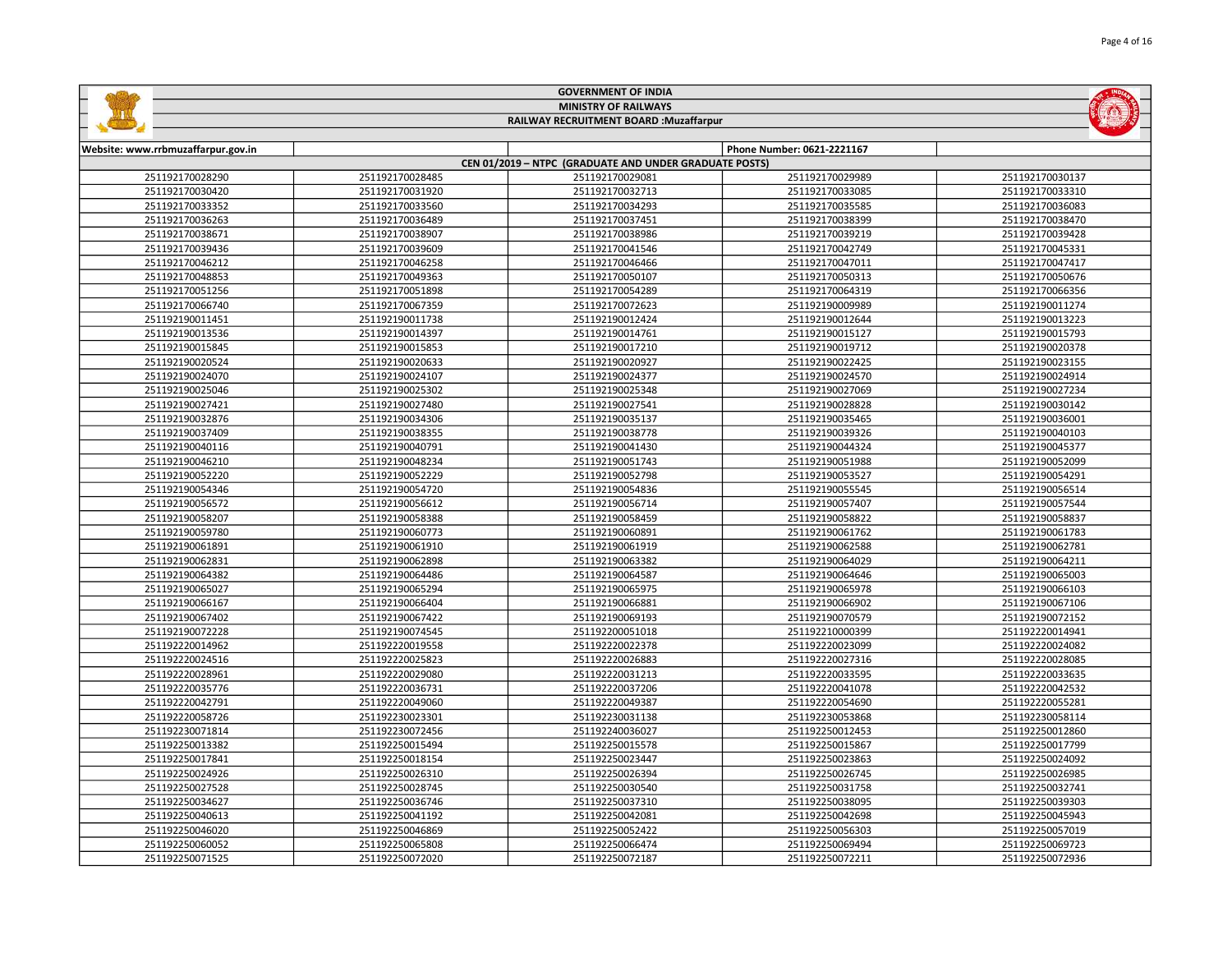|                                    |                             | <b>GOVERNMENT OF INDIA</b>                             |                            |                 |  |
|------------------------------------|-----------------------------|--------------------------------------------------------|----------------------------|-----------------|--|
|                                    | <b>MINISTRY OF RAILWAYS</b> |                                                        |                            |                 |  |
|                                    |                             | RAILWAY RECRUITMENT BOARD : Muzaffarpur                |                            |                 |  |
|                                    |                             |                                                        |                            |                 |  |
| Website: www.rrbmuzaffarpur.gov.in |                             |                                                        | Phone Number: 0621-2221167 |                 |  |
|                                    |                             | CEN 01/2019 - NTPC (GRADUATE AND UNDER GRADUATE POSTS) |                            |                 |  |
| 251192250073904                    | 251192250074239             | 251192260010624                                        | 251192260010691            | 251192260010968 |  |
| 251192260010976                    | 251192260011598             | 251192260011966                                        | 251192260012284            | 251192260012771 |  |
| 251192260012898                    | 251192260013052             | 251192260013121                                        | 251192260013761            | 251192260013861 |  |
| 251192260014460                    | 251192260015061             | 251192260015087                                        | 251192260016147            | 251192260016769 |  |
| 251192260016836                    | 251192260016843             | 251192260017217                                        | 251192260017466            | 251192260017583 |  |
| 251192260017638                    | 251192260019040             | 251192260019448                                        | 251192260019882            | 251192260020111 |  |
| 251192260020665                    | 251192260020857             | 251192260021521                                        | 251192260021587            | 251192260021780 |  |
| 251192260021990                    | 251192260022215             | 251192260022560                                        | 251192260022714            | 251192260022876 |  |

| S211ASS0001S9A9 | <b>221192200013022</b> | SPITASSONOTRIST | S2TTASS000T310T | TORCTOOD13201   |
|-----------------|------------------------|-----------------|-----------------|-----------------|
| 251192260014460 | 251192260015061        | 251192260015087 | 251192260016147 | 251192260016769 |
| 251192260016836 | 251192260016843        | 251192260017217 | 251192260017466 | 251192260017583 |
| 251192260017638 | 251192260019040        | 251192260019448 | 251192260019882 | 251192260020111 |
| 251192260020665 | 251192260020857        | 251192260021521 | 251192260021587 | 251192260021780 |
| 251192260021990 | 251192260022215        | 251192260022560 | 251192260022714 | 251192260022876 |
| 251192260023058 | 251192260023335        | 251192260023710 | 251192260023881 | 251192260023955 |
| 251192260023963 | 251192260025067        | 251192260025788 | 251192260025942 | 251192260027034 |
| 251192260027285 | 251192260027300        | 251192260027667 | 251192260027938 | 251192260028037 |
| 251192260028501 | 251192260028644        | 251192260029162 | 251192260029288 | 251192260029307 |
| 251192260029565 | 251192260030394        | 251192260030500 | 251192260030570 | 251192260031166 |
| 251192260031266 | 251192260031505        | 251192260031527 | 251192260031641 | 251192260031728 |
| 251192260032424 | 251192260032872        | 251192260034553 | 251192260034608 | 251192260035990 |
| 251192260036320 | 251192260036724        | 251192260036790 | 251192260037732 | 251192260037890 |
| 251192260038246 | 251192260039821        | 251192260039934 | 251192260040089 | 251192260040883 |
| 251192260041575 | 251192260041576        | 251192260041650 | 251192260041739 | 251192260041842 |
| 251192260042449 | 251192260042620        | 251192260043243 | 251192260043554 | 251192260043777 |
| 251192260044081 | 251192260044093        | 251192260044312 | 251192260044502 | 251192260045731 |
| 251192260045947 | 251192260046031        | 251192260046067 | 251192260046090 | 251192260046771 |
| 251192260046899 | 251192260047178        | 251192260047531 | 251192260047747 | 251192260048109 |
| 251192260048199 | 251192260048236        | 251192260050241 | 251192260050385 | 251192260050497 |
| 251192260050652 | 251192260051683        | 251192260052973 | 251192260053247 | 251192260053727 |
| 251192260055964 | 251192260057389        | 251192260057631 | 251192260059132 | 251192260061239 |
| 251192260061892 | 251192260062092        | 251192260063202 | 251192260063725 | 251192260065635 |
| 251192260066217 | 251192260066629        | 251192260068357 | 251192260068541 | 251192260069594 |
| 251192260070330 | 251192260070689        | 251192260070922 | 251192260071154 | 251192260071521 |
| 251192260071533 | 251192260071757        | 251192260071842 | 251192260072374 | 251192260072721 |
| 251192260072828 | 251192260073096        | 251192260073799 | 251192260074146 | 251192260074401 |
| 251192260074581 | 251192270000369        | 251192270000576 | 251192270000661 | 251192270000672 |
| 251192270001251 | 251192270004842        | 251192270005796 | 251192270006054 | 251192270006214 |
| 251192270006656 | 251192270010345        | 251192270011319 | 251192270014419 | 251192270032563 |
| 251192270052101 | 251192270065335        | 251192270068509 | 251192270069825 | 251192270071125 |
| 251192280000100 | 251192280000105        | 251192280000192 | 251192300000325 | 251192300016322 |
| 251192300029946 | 251192300042442        | 251192310000629 | 251192310019021 | 251192310026758 |
| 251192310049989 | 251192310065069        | 251193120010087 | 251193120010674 | 251193120011009 |
| 251193120011822 | 251193120012374        | 251193120013134 | 251193120013242 | 251193120013446 |
| 251193120014029 | 251193120014579        | 251193120016043 | 251193120016505 | 251193120016742 |
| 251193120017204 | 251193120018403        | 251193120018844 | 251193120019177 | 251193120019863 |
| 251193120021066 | 251193120021666        | 251193120022200 | 251193120022727 | 251193120022972 |
| 251193120025647 | 251193120025841        | 251193120026125 | 251193120026706 | 251193120027229 |
| 251193120027496 | 251193120027544        | 251193120027655 | 251193120028274 | 251193120028624 |
| 251193120028646 | 251193120028826        | 251193120029494 | 251193120029530 | 251193120029808 |
| 251193120030178 | 251193120030576        | 251193120030661 | 251193120030743 | 251193120031572 |
| 251193120032239 | 251193120032242        | 251193120032251 | 251193120032332 | 251193120032375 |
| 251193120032551 | 251193120033285        | 251193120033297 | 251193120033464 | 251193120033761 |
| 251193120033870 | 251193120034354        | 251193120035566 | 251193120035792 | 251193120035825 |
| 251193120035827 | 251193120036739        | 251193120036822 | 251193120036997 | 251193120037781 |
|                 |                        |                 |                 |                 |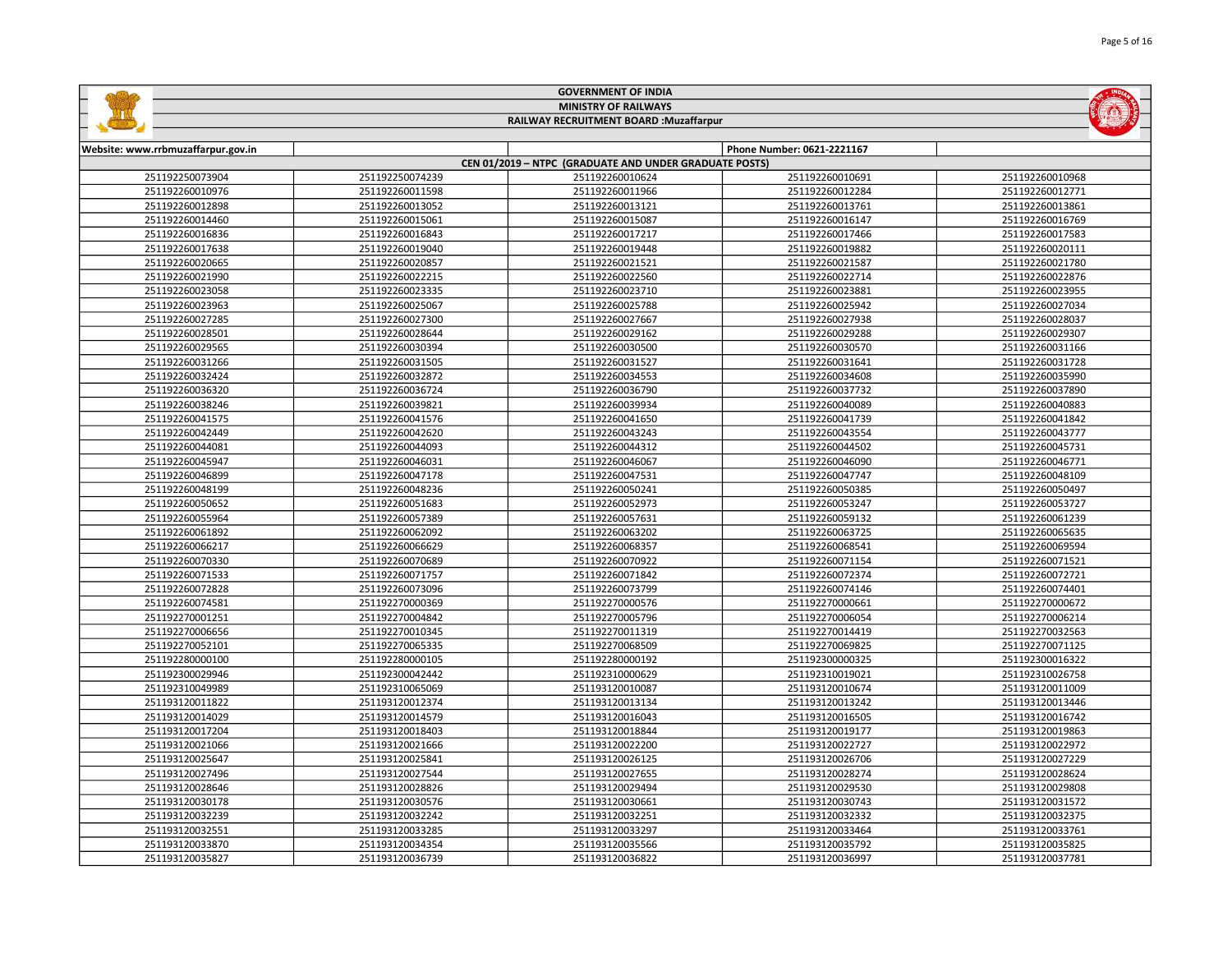|                                    |                 | <b>MINISTRY OF RAILWAYS</b>                            |                            |                 |
|------------------------------------|-----------------|--------------------------------------------------------|----------------------------|-----------------|
|                                    |                 | RAILWAY RECRUITMENT BOARD : Muzaffarpur                |                            |                 |
|                                    |                 |                                                        |                            |                 |
| Website: www.rrbmuzaffarpur.gov.in |                 |                                                        | Phone Number: 0621-2221167 |                 |
|                                    |                 | CEN 01/2019 - NTPC (GRADUATE AND UNDER GRADUATE POSTS) |                            |                 |
| 251193120037990                    | 251193120037994 | 251193120038090                                        | 251193120038428            | 251193120038704 |
| 251193120039503                    | 251193120039914 | 251193120039985                                        | 251193120040363            | 251193120041082 |
| 251193120041408                    | 251193120041694 | 251193120041831                                        | 251193120041875            | 251193120041889 |
| 251193120042358                    | 251193120042527 | 251193120042688                                        | 251193120043246            | 251193120043302 |
| 251193120044608                    | 251193120045717 | 251193120045803                                        | 251193120046747            | 251193120046898 |
| 251193120047001                    | 251193120047918 | 251193120047924                                        | 251193120048666            | 251193120048677 |
| 251193120048810                    | 251193120048901 | 251193120048905                                        | 251193120048916            | 251193120050969 |
| 251193130003908                    | 251193130019593 | 251193130030583                                        | 251193130032209            | 251193130032229 |
| 251193130042734                    | 251193140000163 | 251193150002322                                        | 251193150005628            | 251193150008180 |
| 251193150008984                    | 251193150009670 | 251193150029094                                        | 251193160000346            | 251193160000349 |
| 251193160000354                    | 251193160000520 | 251193160000981                                        | 251193160002528            | 251193170000085 |
| 251193170001288                    | 251193170003395 | 251193170007653                                        | 251193170008737            | 251193170009310 |
| 251193190001114                    | 251193190001147 | 251193190001187                                        | 251193190001501            | 251193190001545 |
| 251193190001739                    | 251193190001873 | 251193190001993                                        | 251193190002010            | 251193190002044 |
| 251193190002112                    | 251193190002194 | 251193190002239                                        | 251193190002265            | 251193190002379 |
| 251193190002540                    | 251193190002689 | 251193190002715                                        | 251193190002828            | 251193190002972 |
| 251193190003060                    | 251193190003175 | 251193190003593                                        | 251193190003721            | 251193190003938 |
| 251193190004079                    | 251193190004792 | 251193190005574                                        | 251193190005588            | 251193190006130 |
| 251193190006132                    | 251193190006185 | 251193190006186                                        | 251193190006194            | 251193190006417 |
| 251193190006451                    | 251193190006471 | 251193190006515                                        | 251193190006588            | 251193190006592 |
| 251193190006609                    | 251193190006772 | 251193190006824                                        | 251193190006887            | 251193190006961 |
| 251193190007174                    | 251193190007189 | 251193190007266                                        | 251193190007326            | 251193190007552 |
| 251193190007683                    | 251193190007808 | 251193190008063                                        | 251193190008102            | 251193190008566 |
| 251193190008578                    | 251193190008949 | 251193190009068                                        | 251193190009431            | 251193200049951 |
| 251193220001851                    | 251193220003043 | 251193220003181                                        | 251193220007406            | 251193240000454 |
| 251193240003946                    | 251193240005377 | 251193250001256                                        | 251193250001824            | 251193250002076 |
| 251193250002173                    | 251193250002271 | 251193250002289                                        | 251193250002963            | 251193250003322 |
| 251193250003602                    | 251193250005340 | 251193250005694                                        | 251193250005767            | 251193250006578 |
| 251193250006865                    | 251193250008009 | 251193250008321                                        | 251193250008921            | 251193250009509 |
| 251193260001514                    | 251193260001541 | 251193260001622                                        | 251193260001724            | 251193260001744 |
| 251193260001752                    | 251193260001822 | 251193260001961                                        | 251193260002320            | 251193260002344 |
| 251193260002504                    | 251193260002581 | 251193260002684                                        | 251193260002759            | 251193260002890 |
| 251193260003007                    | 251193260003094 | 251193260003198                                        | 251193260003201            | 251193260003445 |
| 251193260003474                    | 251193260003781 | 251193260003797                                        | 251193260003934            | 251193260004099 |
| 251193260004186                    | 251193260004247 | 251193260004339                                        | 251193260004375            | 251193260004960 |
| 251193260005137                    | 251193260005202 | 251193260005228                                        | 251193260005348            | 251193260005436 |
| 251193260005573                    | 251193260005632 | 251193260005654                                        | 251193260005663            | 251193260005715 |
| 251193260006485                    | 251193260006510 | 251193260006542                                        | 251193260006686            | 251193260006994 |
| 251193260007187                    | 251193260007387 | 251193260007469                                        | 251193260007490            | 251193260007662 |
| 251193260007705                    | 251193260007862 | 251193260008088                                        | 251193260008224            | 251193260008308 |
| 251193260008384                    | 251193260008460 | 251193260008615                                        | 251193260008863            | 251193260008871 |
| 251193260009061                    | 251193260009235 | 251193260009546                                        | 251193270000377            | 251193270000388 |
| 251193270000401                    | 251193270000567 | 251193270000639                                        | 251193270000658            | 251193270000792 |
| 251193270000959                    | 251193270003677 | 251193270005016                                        | 251193270006385            | 251193270006818 |
| 251193270008155                    | 251193270008395 | 251193270008894                                        | 251193280000211            | 251193280000282 |
| 251193300005919                    | 251193300008881 | 251193310001640                                        | 251193310002204            | 251193310002398 |
| 251193310005471                    | 251193310005841 | 251193310005940                                        | 251193310008311            | 251193310009299 |
| 251194110022233                    | 251194110035445 | 251194120011638                                        | 251194120011742            | 251194120014242 |

251194120017347 251194120019237 251194120019432 251194120019806

GOVERNMENT OF INDIA

**College** 

**MARINEZIA**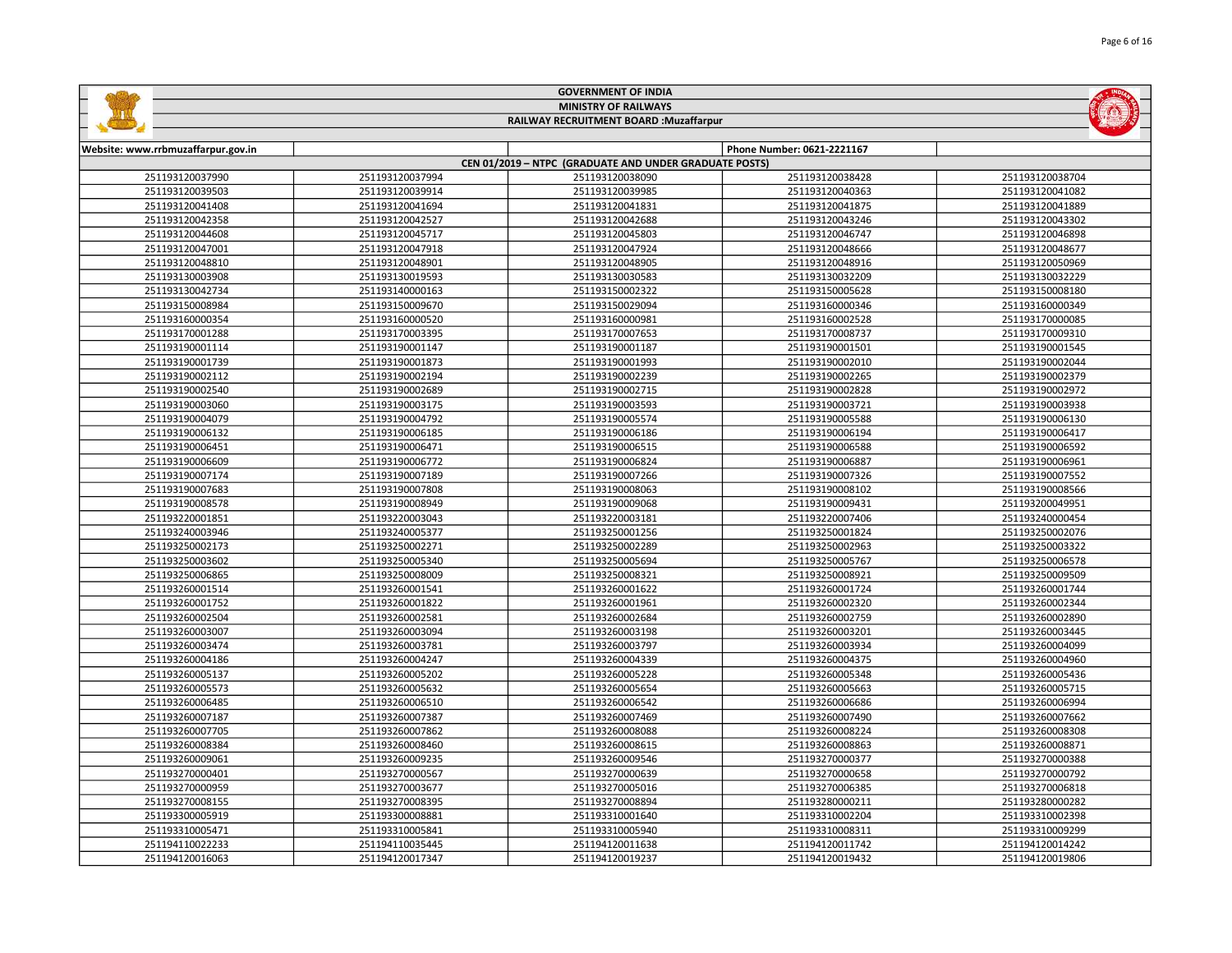|                                    |                             | <b>GOVERNMENT OF INDIA</b>                             |                            |                 |  |
|------------------------------------|-----------------------------|--------------------------------------------------------|----------------------------|-----------------|--|
|                                    | <b>MINISTRY OF RAILWAYS</b> |                                                        |                            |                 |  |
|                                    |                             | RAILWAY RECRUITMENT BOARD : Muzaffarpur                |                            |                 |  |
|                                    |                             |                                                        |                            |                 |  |
| Website: www.rrbmuzaffarpur.gov.in |                             |                                                        | Phone Number: 0621-2221167 |                 |  |
|                                    |                             | CEN 01/2019 - NTPC (GRADUATE AND UNDER GRADUATE POSTS) |                            |                 |  |
| 251194120020457                    | 251194120020517             | 251194120020581                                        | 251194120021078            | 251194120021199 |  |
| 251194120021993                    | 251194120022304             | 251194120022447                                        | 251194120023936            | 251194120023957 |  |
| 251194120025857                    | 251194120026429             | 251194120026967                                        | 251194120027766            | 251194120028790 |  |
| 251194120029049                    | 251194120030372             | 251194120030383                                        | 251194120030607            | 251194120030735 |  |
| 251194120031616                    | 251194120031925             | 251194120033703                                        | 251194120033913            | 251194120034437 |  |
| 251194120034498                    | 251194120034802             | 251194120035196                                        | 251194120035713            | 251194120036488 |  |
| 251194120036876                    | 251194120038053             | 251194120039287                                        | 251194120040273            | 251194120041176 |  |
| 251194120041702                    | 251194120041759             | 251194120041768                                        | 251194120043134            | 251194120043240 |  |
| 251194120043559                    | 251194120043711             | 251194120044613                                        | 251194120044791            | 251194120047739 |  |
| 251194120047757                    | 251194120048294             | 251194120048433                                        | 251194120048467            | 251194120049726 |  |
| 251194120049734                    | 251194120050161             | 251194120050490                                        | 251194130010390            | 251194130010763 |  |
| 251194130011325                    | 251194130011399             | 251194130011919                                        | 251194130012667            | 251194130012669 |  |
| 251194130013492                    | 251194130015768             | 251194130015827                                        | 251194130017117            | 251194130019145 |  |
| 251194130019522                    | 251194130019926             | 251194130020203                                        | 251194130020269            | 251194130023251 |  |
| 251194130023361                    | 251194130023931             | 251194130024505                                        | 251194130024883            | 251194130025286 |  |
| 251194130026608                    | 251194130027060             | 251194130027401                                        | 251194130027640            | 251194130028060 |  |
| 251194130028355                    | 251194130028413             | 251194130029787                                        | 251194130030820            | 251194130030907 |  |
| 251194130031141                    | 251194130031367             | 251194130031486                                        | 251194130032599            | 251194130033226 |  |
| 251194130034435                    | 251194130035407             | 251194130035544                                        | 251194130035798            | 251194130036362 |  |
| 251194130038180                    | 251194130038351             | 251194130039727                                        | 251194130040735            | 251194130041224 |  |
| 251194130041769                    | 251194130042224             | 251194130044095                                        | 251194130044155            | 251194130044248 |  |
| 251194130044293                    | 251194130044457             | 251194130045464                                        | 251194130046572            | 251194130046826 |  |
| 251194130047330                    | 251194130047425             | 251194130047526                                        | 251194130047534            | 251194130047590 |  |
| 251194130047956                    | 251194130051686             | 251194130057081                                        | 251194130060760            | 251194130060921 |  |
| 251194130061993                    | 251194130062050             | 251194130062670                                        | 251194130064222            | 251194130065441 |  |
| 251194130066721                    | 251194130067253             | 251194130069218                                        | 251194130069350            | 251194130072048 |  |
| 251194130072339                    | 251194130073293             | 251194130074191                                        | 251194150000917            | 251194150014121 |  |
| 251194150014674                    | 251194150014677             | 251194150015863                                        | 251194150022290            | 251194150023833 |  |
| 251194150024226                    | 251194150024588             | 251194150026907                                        | 251194150027429            | 251194150028321 |  |
| 251194150029563                    | 251194150030695             | 251194150031546                                        | 251194150032492            | 251194150035874 |  |
| 251194150036885                    | 251194150038269             | 251194150039129                                        | 251194150039283            | 251194150040082 |  |
| 251194150043295                    | 251194150049281             | 251194150050856                                        | 251194150057129            | 251194150059782 |  |
| 251194150060705                    | 251194150062057             | 251194150062539                                        | 251194160000680            | 251194160004509 |  |
| 251194160006321                    | 251194160030904             | 251194170001053                                        | 251194170001953            | 251194170002096 |  |
| 251194170002456                    | 251194170002734             | 251194170003022                                        | 251194170003023            | 251194170003536 |  |
| 251194170003824                    | 251194170003960             | 251194170004176                                        | 251194170004520            | 251194170004811 |  |
| 251194170004879                    | 251194170005177             | 251194170005513                                        | 251194170006133            | 251194170006786 |  |
| 251194170006900                    | 251194170007457             | 251194170007957                                        | 251194170008043            | 251194170008231 |  |
| 251194170008377                    | 251194170008438             | 251194170008877                                        | 251194170009159            | 251194170009179 |  |
| 251194170009203                    | 251194170009349             | 251194170009536                                        | 251194170009915            | 251194170010580 |  |
| 251194170011147                    | 251194170011321             | 251194170011457                                        | 251194170011480            | 251194170012629 |  |
| 251194170012955                    | 251194170013112             | 251194170013160                                        | 251194170014265            | 251194170014297 |  |
| 251194170014587                    | 251194170015070             | 251194170016024                                        | 251194170016222            | 251194170017441 |  |
| 251194170018211                    | 251194170018581             | 251194170019120                                        | 251194170019205            | 251194170021191 |  |
| 251194170022146                    | 251194170023045             | 251194170023266                                        | 251194170023601            | 251194170024033 |  |
| 251194170024397                    | 251194170026845             | 251194170027696                                        | 251194170028933            | 251194170030145 |  |

 251194170032011 251194170032119 251194170032123 251194170033806 251194170035180 251194170037170 251194170038667 251194170039275 251194170039844 251194170040405 251194170041710 251194170047931

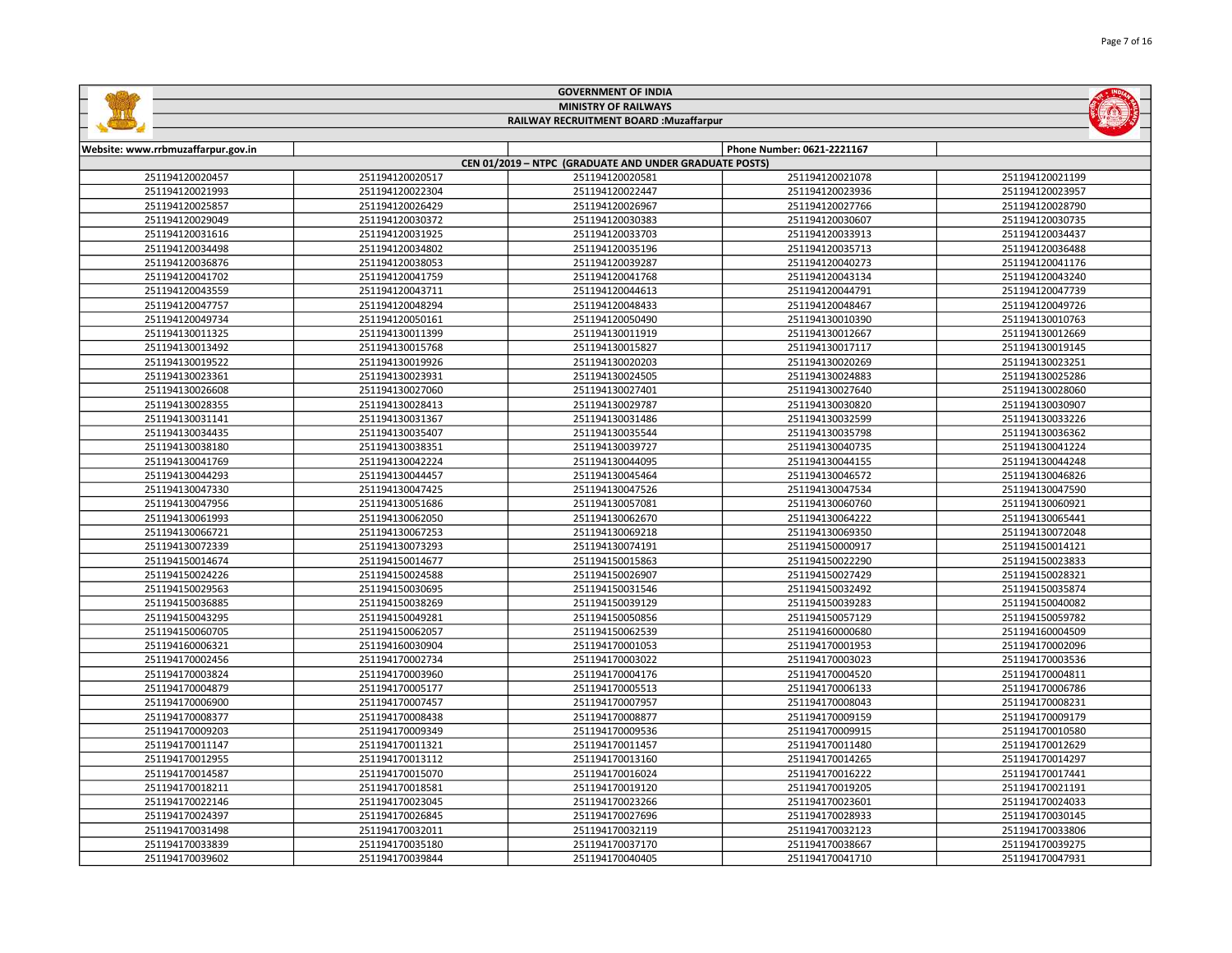|                                    |                 | <b>GOVERNMENT OF INDIA</b>                             |                            |                 |  |  |
|------------------------------------|-----------------|--------------------------------------------------------|----------------------------|-----------------|--|--|
|                                    |                 | <b>MINISTRY OF RAILWAYS</b>                            |                            |                 |  |  |
|                                    |                 | RAILWAY RECRUITMENT BOARD : Muzaffarpur                |                            |                 |  |  |
|                                    |                 |                                                        |                            |                 |  |  |
| Website: www.rrbmuzaffarpur.gov.in |                 |                                                        | Phone Number: 0621-2221167 |                 |  |  |
|                                    |                 | CEN 01/2019 - NTPC (GRADUATE AND UNDER GRADUATE POSTS) |                            |                 |  |  |
| 251194170048483                    | 251194170049491 | 251194170050046                                        | 251194170050475            | 251194170050554 |  |  |
| 251194170050603                    | 251194170050993 | 251194170051070                                        | 251194170051405            | 251194170051944 |  |  |
| 251194170052208                    | 251194170052241 | 251194170052655                                        | 251194170053029            | 251194170053233 |  |  |
| 251194170053856                    | 251194170054585 | 251194170055015                                        | 251194170055201            | 251194170055922 |  |  |
| 251194170056192                    | 251194170057503 | 251194170057962                                        | 251194170058234            | 251194170061213 |  |  |
| 251194170062245                    | 251194170063608 | 251194170066395                                        | 251194170067947            | 251194170067951 |  |  |
| 251194170069454                    | 251194170071732 | 251194190005783                                        | 251194190006354            | 251194190009983 |  |  |
| 251194190010046                    | 251194190010075 | 251194190010374                                        | 251194190010554            | 251194190010712 |  |  |
| 251194190010974                    | 251194190011219 | 251194190011501                                        | 251194190011753            | 251194190012072 |  |  |
| 251194190012379                    | 251194190012400 | 251194190012497                                        | 251194190013177            | 251194190013279 |  |  |
| 251194190013730                    | 251194190013805 | 251194190014090                                        | 251194190014140            | 251194190014210 |  |  |
| 251194190014667                    | 251194190014950 | 251194190015192                                        | 251194190015410            | 251194190015436 |  |  |
| 251194190015544                    | 251194190015809 | 251194190015817                                        | 251194190015909            | 251194190016234 |  |  |
| 251194190016252                    | 251194190016570 | 251194190017148                                        | 251194190017312            | 251194190017624 |  |  |
| 251194190017650                    | 251194190017712 | 251194190017721                                        | 251194190017820            | 251194190017866 |  |  |
| 251194190018018                    | 251194190018455 | 251194190018457                                        | 251194190018471            | 251194190018514 |  |  |
| 251194190018955                    | 251194190018995 | 251194190019090                                        | 251194190019117            | 251194190019217 |  |  |
| 251194190019872                    | 251194190019933 | 251194190019999                                        | 251194190020330            | 251194190020357 |  |  |
| 251194190020406                    | 251194190020521 | 251194190020854                                        | 251194190020936            | 251194190021092 |  |  |
| 251194190021243                    | 251194190021251 | 251194190021252                                        | 251194190021305            | 251194190021352 |  |  |

| 251194190018018 | 251194190018455 | 251194190018457 | 251194190018471 | 251194190018514 |
|-----------------|-----------------|-----------------|-----------------|-----------------|
| 251194190018955 | 251194190018995 | 251194190019090 | 251194190019117 | 251194190019217 |
| 251194190019872 | 251194190019933 | 251194190019999 | 251194190020330 | 251194190020357 |
| 251194190020406 | 251194190020521 | 251194190020854 | 251194190020936 | 251194190021092 |
| 251194190021243 | 251194190021251 | 251194190021252 | 251194190021305 | 251194190021352 |
| 251194190021514 | 251194190021550 | 251194190021571 | 251194190021667 | 251194190021694 |
| 251194190021705 | 251194190022265 | 251194190022273 | 251194190022411 | 251194190022537 |
| 251194190022656 | 251194190022658 | 251194190022706 | 251194190022707 | 251194190022982 |
| 251194190023242 | 251194190023325 | 251194190023403 | 251194190024062 | 251194190024248 |
| 251194190024256 | 251194190024321 | 251194190024874 | 251194190024875 | 251194190024940 |
| 251194190025044 | 251194190025066 | 251194190025127 | 251194190025239 | 251194190025498 |
| 251194190025599 | 251194190025617 | 251194190025624 | 251194190025794 | 251194190025846 |
| 251194190025937 | 251194190025940 | 251194190026027 | 251194190026149 | 251194190026248 |
| 251194190026411 | 251194190026511 | 251194190026667 | 251194190026740 | 251194190027059 |
| 251194190027104 | 251194190027160 | 251194190027280 | 251194190027563 | 251194190028062 |
| 251194190028206 | 251194190028548 | 251194190029259 | 251194190029513 | 251194190031121 |
| 251194190031443 | 251194190032480 | 251194190032537 | 251194190033211 | 251194190034134 |
| 251194190036045 | 251194190036621 | 251194190036880 | 251194190037162 | 251194190037802 |
| 251194190037863 | 251194190037966 | 251194190039300 | 251194190039662 | 251194190039671 |
| 251194190039820 | 251194190040432 | 251194190040466 | 251194190040599 | 251194190041541 |
| 251194190042070 | 251194190042281 | 251194190042733 | 251194190042772 | 251194190043057 |
| 251194190043285 | 251194190043326 | 251194190043423 | 251194190044089 | 251194190044098 |
| 251194190045267 | 251194190045567 | 251194190046030 | 251194190046488 | 251194190047802 |
| 251194190048920 | 251194190049577 | 251194190049653 | 251194190049690 | 251194190050060 |
| 251194190050252 | 251194190050306 | 251194190050479 | 251194190050739 | 251194190051396 |
| 251194190051437 | 251194190051537 | 251194190051663 | 251194190051665 | 251194190051703 |
| 251194190051732 | 251194190051758 | 251194190051770 | 251194190052001 | 251194190052025 |
| 251194190052081 | 251194190052088 | 251194190052165 | 251194190052206 | 251194190052296 |
| 251194190052417 | 251194190052431 | 251194190052508 | 251194190052578 | 251194190052588 |
| 251194190052753 | 251194190052898 | 251194190053094 | 251194190053203 | 251194190053311 |
| 251194190053312 | 251194190053416 | 251194190053426 | 251194190053490 | 251194190053524 |
| 251194190053530 | 251194190053583 | 251194190053723 | 251194190053866 | 251194190053931 |
| 251194190054083 | 251194190054279 | 251194190054341 | 251194190054437 | 251194190054485 |
| 251194190054505 | 251194190054565 | 251194190054626 | 251194190054661 | 251194190054699 |
|                 |                 |                 |                 |                 |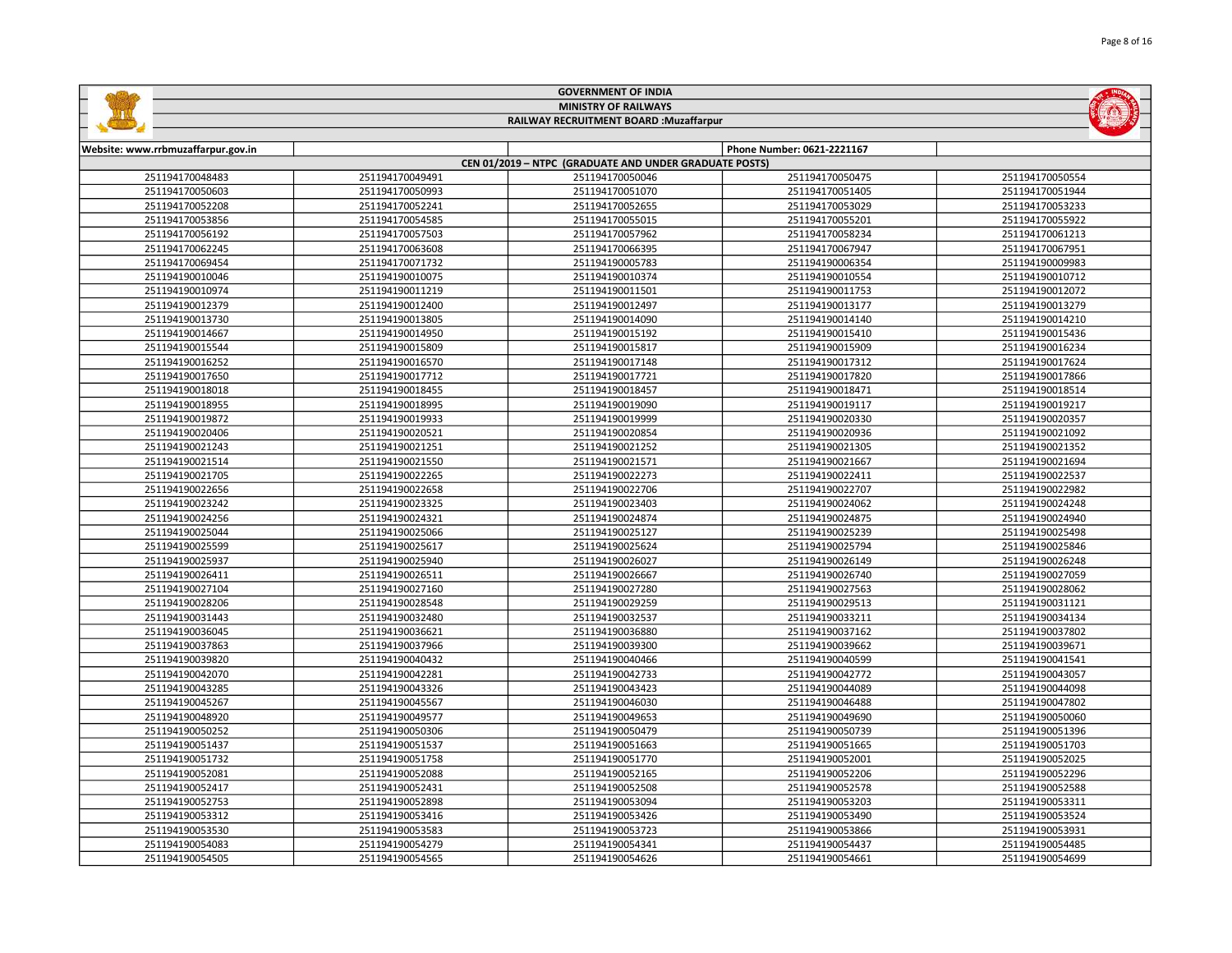|                                    |                 | <b>GOVERNMENT OF INDIA</b>                             |                            |                 |
|------------------------------------|-----------------|--------------------------------------------------------|----------------------------|-----------------|
|                                    |                 | <b>MINISTRY OF RAILWAYS</b>                            |                            |                 |
|                                    |                 | RAILWAY RECRUITMENT BOARD : Muzaffarpur                |                            |                 |
|                                    |                 |                                                        |                            |                 |
| Website: www.rrbmuzaffarpur.gov.in |                 |                                                        | Phone Number: 0621-2221167 |                 |
|                                    |                 | CEN 01/2019 - NTPC (GRADUATE AND UNDER GRADUATE POSTS) |                            |                 |
| 251194190054714                    | 251194190054731 | 251194190054732                                        | 251194190054816            | 251194190054843 |
| 251194190055069                    | 251194190055109 | 251194190055271                                        | 251194190055273            | 251194190055362 |
| 251194190055625                    | 251194190055657 | 251194190055768                                        | 251194190055783            | 251194190055957 |
| 251194190056054                    | 251194190056198 | 251194190056358                                        | 251194190056371            | 251194190056420 |
| 251194190056535                    | 251194190056617 | 251194190056620                                        | 251194190056762            | 251194190056845 |
| 251194190056938                    | 251194190056956 | 251194190057095                                        | 251194190057115            | 251194190057209 |
| 251194190057328                    | 251194190057335 | 251194190057578                                        | 251194190057626            | 251194190057761 |
| 251194190057778                    | 251194190057814 | 251194190057843                                        | 251194190057870            | 251194190057920 |
| 251194190058197                    | 251194190058262 | 251194190058441                                        | 251194190058476            | 251194190058482 |
| 251194190058631                    | 251194190058662 | 251194190058767                                        | 251194190058798            | 251194190058832 |
| 251194190058833                    | 251194190059033 | 251194190059056                                        | 251194190059062            | 251194190059217 |
| 251194190059224                    | 251194190059230 | 251194190059247                                        | 251194190059264            | 251194190059282 |
| 251194190059330                    | 251194190059546 | 251194190059596                                        | 251194190059625            | 251194190059690 |
| 251194190059831                    | 251194190059882 | 251194190059960                                        | 251194190059990            | 251194190060107 |
| 251194190060139                    | 251194190060173 | 251194190060250                                        | 251194190060458            | 251194190060505 |
| 251194190060605                    | 251194190060881 | 251194190060890                                        | 251194190060952            | 251194190061078 |
| 251194190061124                    | 251194190061174 | 251194190061278                                        | 251194190061388            | 251194190061455 |
| 251194190061466                    | 251194190061699 | 251194190061707                                        | 251194190061735            | 251194190061780 |
| 251194190061856                    | 251194190061879 | 251194190061971                                        | 251194190061996            | 251194190062134 |
| 251194190062204                    | 251194190062221 | 251194190062436                                        | 251194190062466            | 251194190062487 |
| 251194190062536                    | 251194190062768 | 251194190062825                                        | 251194190063019            | 251194190063024 |
| 251194190063080                    | 251194190063156 | 251194190063180                                        | 251194190063204            | 251194190063234 |
| 251194190063291                    | 251194190063326 | 251194190063406                                        | 251194190063432            | 251194190063443 |
| 251194190063576                    | 251194190063589 | 251194190063648                                        | 251194190063672            | 251194190063733 |
| 251194190063762                    | 251194190063885 | 251194190063886                                        | 251194190063924            | 251194190063972 |
| 251194190064020                    | 251194190064032 | 251194190064035                                        | 251194190064076            | 251194190064208 |
| 251194190064247                    | 251194190064364 | 251194190064412                                        | 251194190064457            | 251194190064511 |
| 251194190064594                    | 251194190064596 | 251194190064717                                        | 251194190064734            | 251194190064795 |
| 251194190064814                    | 251194190064924 | 251194190064941                                        | 251194190064966            | 251194190064993 |
| 251194190065236                    | 251194190065284 | 251194190065639                                        | 251194190065783            | 251194190065804 |
| 251194190065901                    | 251194190065964 | 251194190066057                                        | 251194190066086            | 251194190066187 |
| 251194190066203                    | 251194190066211 | 251194190066224                                        | 251194190066377            | 251194190066416 |
| 251194190066436                    | 251194190066453 | 251194190066507                                        | 251194190066719            | 251194190066774 |
| 251194190066872                    | 251194190066901 | 251194190067072                                        | 251194190067095            | 251194190067098 |
| 251194190067108                    | 251194190067139 | 251194190067256                                        | 251194190067341            | 251194190067509 |
| 251194190067550                    | 251194190067651 | 251194190067781                                        | 251194190067813            | 251194190067963 |
| 251194190068225                    | 251194190068458 | 251194190068645                                        | 251194190068744            | 251194190068957 |
| 251194190069114                    | 251194190069420 | 251194190069531                                        | 251194190069555            | 251194190070270 |

 251194190070542 251194190070999 251194190071144 251194190071449 251194190072442 251194190072487 251194190072750 251194190073089 251194190073121 251194190073153 251194190073202 251194190073345 251194190073461 251194190073706 251194190073868 251194190074098 251194190074152 251194190074477 251194190074530 251194190074650 251194210009581 251194210014288 251194220000050 251194220028561 251194220029919 251194220030123 251194220040489 251194220050940 251194220053692 251194220058710 251194220060170 251194220063031 251194220068862 251194220070169 251194220070179 251194220071369 251194220073917 251194220074165 251194230015205 251194230023578 251194230034184 251194230036459 251194230036497 251194230036798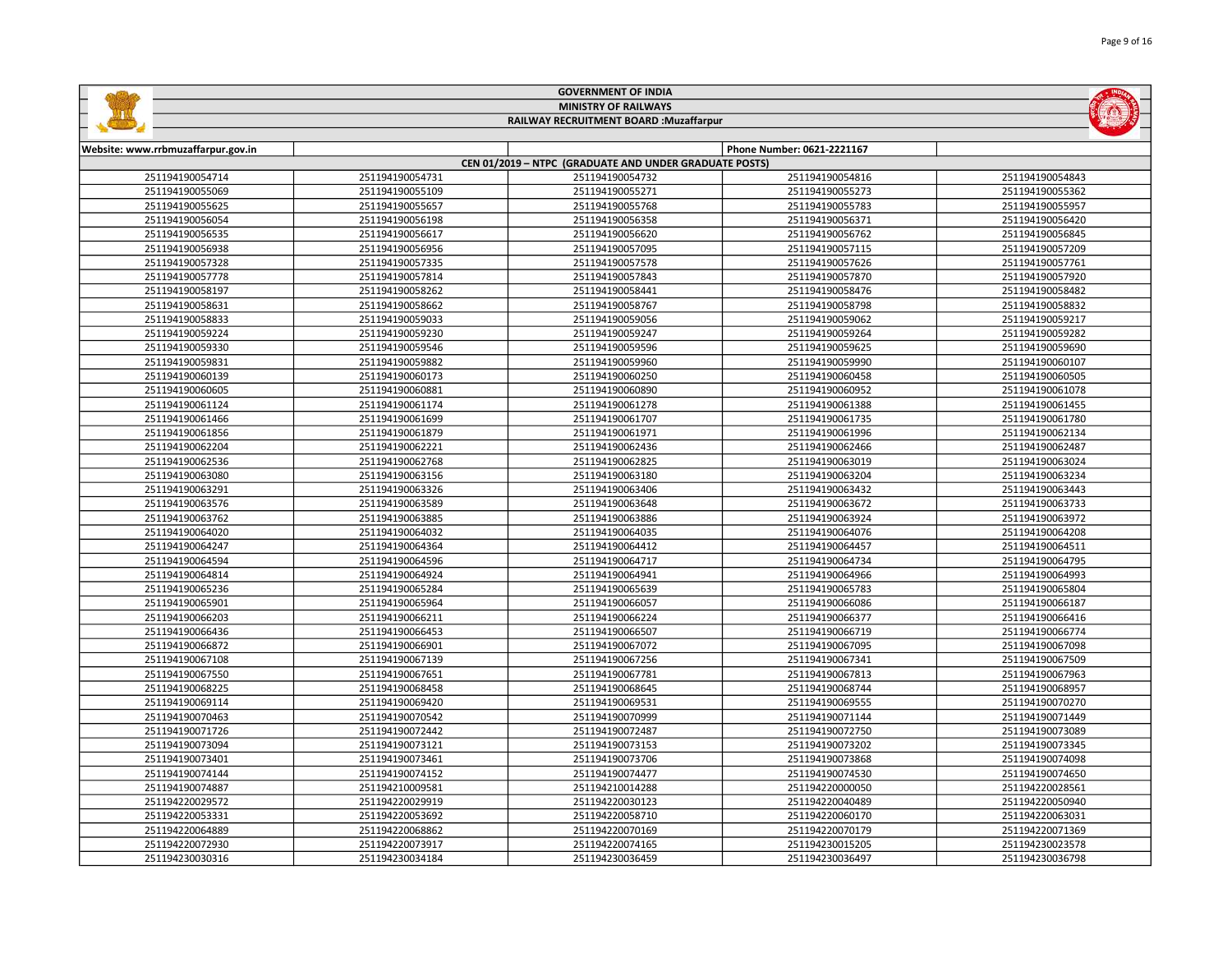|                                         |                 | <b>GOVERNMENT OF INDIA</b>                             |                            |                 |  |
|-----------------------------------------|-----------------|--------------------------------------------------------|----------------------------|-----------------|--|
|                                         |                 | <b>MINISTRY OF RAILWAYS</b>                            |                            |                 |  |
| RAILWAY RECRUITMENT BOARD : Muzaffarpur |                 |                                                        |                            |                 |  |
|                                         |                 |                                                        |                            |                 |  |
| w.rrbmuzaffarpur.gov.in                 |                 |                                                        | Phone Number: 0621-2221167 |                 |  |
|                                         |                 | CEN 01/2019 - NTPC (GRADUATE AND UNDER GRADUATE POSTS) |                            |                 |  |
| 251194230038934                         | 251194230039237 | 251194230048224                                        | 251194230048739            | 251194230048911 |  |
| 251194230049869                         | 251194230051173 | 251194230052488                                        | 251194230053377            | 251194230053501 |  |
| 251194230054807                         | 251194230060095 | 251194230060963                                        | 251194230062370            | 251194230070889 |  |
| 251194230072322                         | 251194230073027 | 251194230073958                                        | 251194230074663            | 251194230074932 |  |
| 251194240012930                         | 251194240015098 | 251194240024717                                        | 251194240024719            | 251194240024762 |  |
| 251194240024766                         | 251194240025588 | 251194240035806                                        | 251194240046289            | 251194240049862 |  |
| 251194250010636                         | 251194250010964 | 251194250011727                                        | 251194250012125            | 251194250012348 |  |
| 251194250012421                         | 251194250012445 | 251194250013220                                        | 251194250013503            | 251194250013773 |  |
| 251194250013791                         | 251194250015122 | 251194250015300                                        | 251194250015450            | 251194250015470 |  |
| 251194250015783                         | 251194250016048 | 251194250016438                                        | 251194250016550            | 251194250016892 |  |
| 251194250016946                         | 251194250017100 | 251194250017238                                        | 251194250017421            | 251194250017834 |  |
| 251194250018158                         | 251194250018664 | 251194250018756                                        | 251194250018834            | 251194250018848 |  |
| 251194250019012                         | 251194250019270 | 251194250019610                                        | 251194250019790            | 251194250019869 |  |
| 251194250020345                         | 251194250020462 | 251194250020566                                        | 251194250021866            | 251194250021913 |  |
| 251194250022136                         | 251194250022330 | 251194250022476                                        | 251194250022651            | 251194250023119 |  |
| 251194250023307                         | 251194250023570 | 251194250023804                                        | 251194250023999            | 251194250024116 |  |
| 251194250024457                         | 251194250024705 | 251194250024876                                        | 251194250025026            | 251194250025829 |  |
| 251194250026004                         | 251194250026023 | 251194250026033                                        | 251194250026445            | 251194250026627 |  |
| 251194250026984                         | 251194250027398 | 251194250027624                                        | 251194250027711            | 251194250028508 |  |
| 251194250028581                         | 251194250029221 | 251194250029647                                        | 251194250030721            | 251194250030783 |  |
| 251194250031047                         | 251194250032468 | 251194250033262                                        | 251194250033732            | 251194250034244 |  |
| 251194250035110                         | 251194250035178 | 251194250035193                                        | 251194250035413            | 251194250036089 |  |
| -----------                             |                 |                                                        |                            |                 |  |

| 231134230010340 | ZJ1134ZJUU1/100 | 231134230017230 | ZJIIJ4ZJUUI/4ZI | 201194200017004 |
|-----------------|-----------------|-----------------|-----------------|-----------------|
| 251194250018158 | 251194250018664 | 251194250018756 | 251194250018834 | 251194250018848 |
| 251194250019012 | 251194250019270 | 251194250019610 | 251194250019790 | 251194250019869 |
| 251194250020345 | 251194250020462 | 251194250020566 | 251194250021866 | 251194250021913 |
| 251194250022136 | 251194250022330 | 251194250022476 | 251194250022651 | 251194250023119 |
| 251194250023307 | 251194250023570 | 251194250023804 | 251194250023999 | 251194250024116 |
| 251194250024457 | 251194250024705 | 251194250024876 | 251194250025026 | 251194250025829 |
| 251194250026004 | 251194250026023 | 251194250026033 | 251194250026445 | 251194250026627 |
| 251194250026984 | 251194250027398 | 251194250027624 | 251194250027711 | 251194250028508 |
| 251194250028581 | 251194250029221 | 251194250029647 | 251194250030721 | 251194250030783 |
| 251194250031047 | 251194250032468 | 251194250033262 | 251194250033732 | 251194250034244 |
| 251194250035110 | 251194250035178 | 251194250035193 | 251194250035413 | 251194250036089 |
| 251194250036511 | 251194250036519 | 251194250036543 | 251194250036819 | 251194250037177 |
| 251194250037234 | 251194250037262 | 251194250037468 | 251194250037629 | 251194250037803 |
| 251194250038084 | 251194250038232 | 251194250039592 | 251194250039750 | 251194250040044 |
| 251194250040469 | 251194250040581 | 251194250040582 | 251194250041291 | 251194250041517 |
| 251194250041730 | 251194250041974 | 251194250042137 | 251194250042225 | 251194250042601 |
| 251194250043025 | 251194250043059 | 251194250043417 | 251194250043458 | 251194250043843 |
| 251194250043953 | 251194250044209 | 251194250044396 | 251194250044397 | 251194250044526 |
| 251194250044864 | 251194250045007 | 251194250045261 | 251194250045270 | 251194250045285 |
| 251194250045408 | 251194250045746 | 251194250045841 | 251194250046049 | 251194250046219 |
| 251194250046347 | 251194250046383 | 251194250046947 | 251194250047096 | 251194250047193 |
| 251194250047231 | 251194250047284 | 251194250047542 | 251194250047684 | 251194250047848 |
| 251194250047911 | 251194250048204 | 251194250048479 | 251194250048518 | 251194250048763 |
| 251194250049420 | 251194250049790 | 251194250050296 | 251194250052055 | 251194250053213 |
| 251194250053684 | 251194250054186 | 251194250054824 | 251194250056527 | 251194250056837 |
| 251194250056853 | 251194250056895 | 251194250057671 | 251194250057688 | 251194250057949 |
| 251194250059167 | 251194250060117 | 251194250060845 | 251194250061125 | 251194250062009 |
| 251194250062095 | 251194250063114 | 251194250063563 | 251194250065101 | 251194250066045 |
| 251194250066364 | 251194250067724 | 251194250068569 | 251194250069152 | 251194250069436 |
| 251194250069607 | 251194250069815 | 251194250069860 | 251194250069874 | 251194250071021 |
| 251194250071058 | 251194250071131 | 251194250071229 | 251194250071295 | 251194250071727 |
| 251194250072455 | 251194250072466 | 251194250072531 | 251194250072912 | 251194250072973 |
| 251194250072989 | 251194250073143 | 251194250073295 | 251194250073452 | 251194250073530 |
| 251194250073533 | 251194250073849 | 251194250074576 | 251194250074591 | 251194250074651 |
| 251194250074895 | 251194260001512 | 251194260001996 | 251194260003145 | 251194260007627 |
| 251194260008387 | 251194260009973 | 251194260010032 | 251194260010037 | 251194260010450 |
| 251194260010464 | 251194260010565 | 251194260010588 | 251194260011113 | 251194260011181 |
| 251194260011185 | 251194260011213 | 251194260011291 | 251194260011391 | 251194260011443 |
|                 |                 |                 |                 |                 |

Website: www.rrbmuzaffarpur.gov.in

E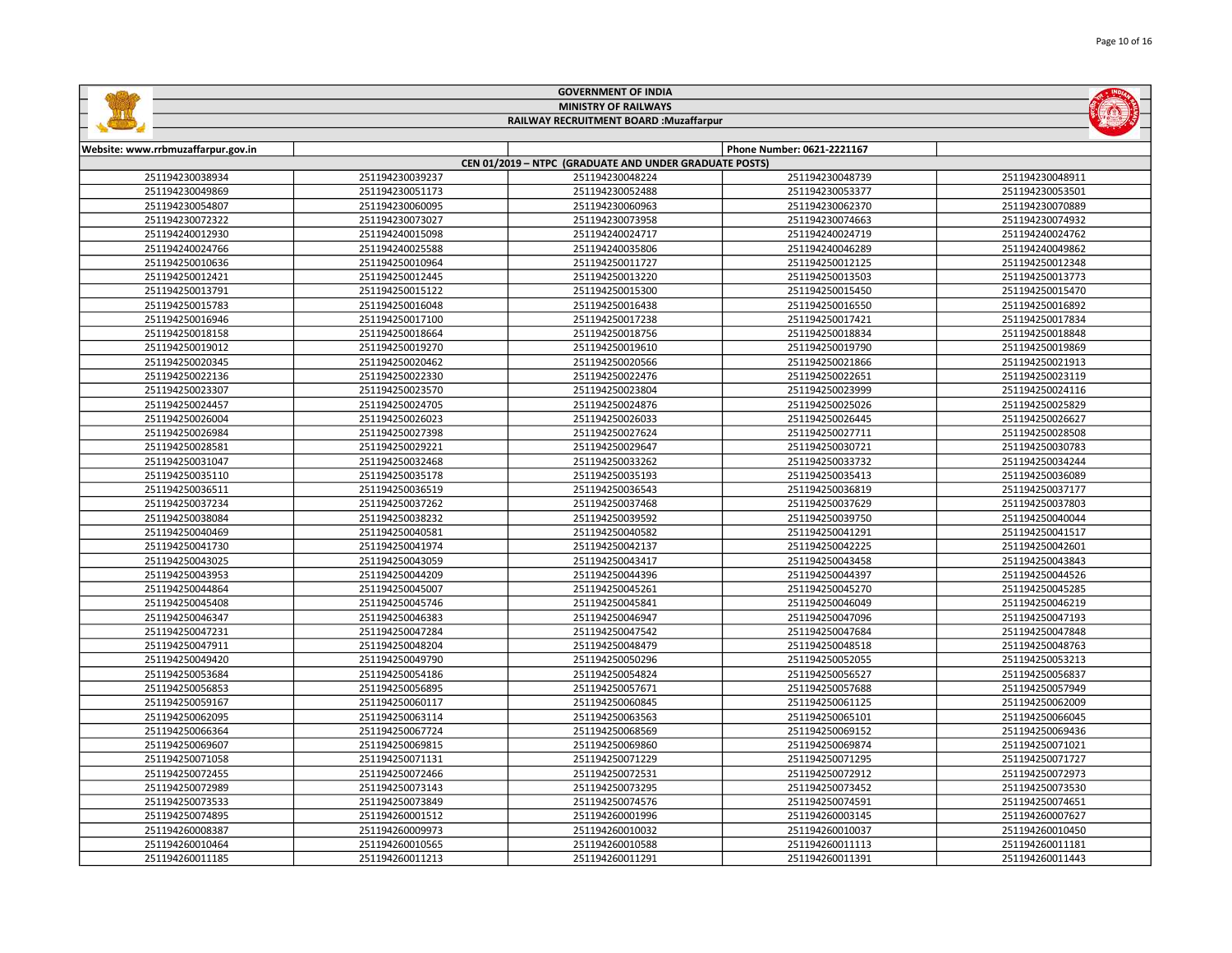Page 11 of 16



## GOVERNMENT OF INDIA MINISTRY OF RAILWAYS RAILWAY RECRUITMENT BOARD :Muzaffarpur

| Website: www.rrbmuzaffarpur.gov.in |                 |                                                        | Phone Number: 0621-2221167 |                 |
|------------------------------------|-----------------|--------------------------------------------------------|----------------------------|-----------------|
|                                    |                 | CEN 01/2019 - NTPC (GRADUATE AND UNDER GRADUATE POSTS) |                            |                 |
| 251194260011447                    | 251194260011472 | 251194260011493                                        | 251194260011628            | 251194260011718 |
| 251194260011760                    | 251194260011783 | 251194260011835                                        | 251194260011995            | 251194260012015 |
| 251194260012094                    | 251194260012135 | 251194260012153                                        | 251194260012179            | 251194260012240 |
| 251194260012360                    | 251194260012643 | 251194260012731                                        | 251194260012753            | 251194260012789 |
| 251194260012791                    | 251194260013299 | 251194260013547                                        | 251194260013611            | 251194260013687 |
| 251194260013753                    | 251194260013754 | 251194260014175                                        | 251194260014222            | 251194260014236 |
| 251194260014528                    | 251194260014567 | 251194260014743                                        | 251194260014808            | 251194260014867 |
| 251194260014874                    | 251194260014891 | 251194260015016                                        | 251194260015377            | 251194260015520 |
| 251194260015704                    | 251194260015904 | 251194260016184                                        | 251194260016236            | 251194260016238 |
| 251194260016265                    | 251194260016280 | 251194260016300                                        | 251194260016507            | 251194260016525 |
| 251194260016595                    | 251194260016635 | 251194260016693                                        | 251194260016723            | 251194260016803 |
| 251194260016866                    | 251194260016928 | 251194260016975                                        | 251194260017000            | 251194260017039 |
| 251194260017073                    | 251194260017126 | 251194260017291                                        | 251194260017316            | 251194260017520 |
| 251194260017531                    | 251194260017704 | 251194260017756                                        | 251194260017766            | 251194260017797 |
| 251194260017801                    | 251194260017854 | 251194260017884                                        | 251194260017975            | 251194260018043 |
| 251194260018231                    | 251194260018251 | 251194260018252                                        | 251194260018582            | 251194260018656 |
| 251194260018689                    | 251194260018872 | 251194260018994                                        | 251194260019000            | 251194260019142 |
| 251194260019160                    | 251194260019355 | 251194260019367                                        | 251194260019474            | 251194260019560 |
| 251194260019616                    | 251194260019716 | 251194260019765                                        | 251194260019779            | 251194260020058 |
| 251194260020120                    | 251194260020156 | 251194260020252                                        | 251194260020369            | 251194260020409 |
| 251194260020495                    | 251194260020644 | 251194260020701                                        | 251194260020730            | 251194260020847 |
| 251194260020993                    | 251194260021259 | 251194260021371                                        | 251194260021418            | 251194260021507 |
| 251194260021532                    | 251194260021555 | 251194260021768                                        | 251194260021797            | 251194260021823 |
| 251194260021899                    | 251194260021980 | 251194260022097                                        | 251194260022212            | 251194260022306 |
| 251194260022323                    | 251194260022566 | 251194260022878                                        | 251194260022931            | 251194260022962 |
| 251194260023202                    | 251194260023534 | 251194260023640                                        | 251194260024016            | 251194260024030 |
| 251194260024177                    | 251194260024209 | 251194260024291                                        | 251194260024453            | 251194260024463 |
| 251194260024576                    | 251194260024612 | 251194260024786                                        | 251194260024887            | 251194260025073 |
| 251194260025291                    | 251194260025440 | 251194260025471                                        | 251194260025568            | 251194260025595 |
| 251194260025596                    | 251194260025801 | 251194260025926                                        | 251194260026037            | 251194260026084 |
| 251194260026208                    | 251194260026284 | 251194260026328                                        | 251194260026586            | 251194260026800 |
| 251194260027017                    | 251194260027018 | 251194260027101                                        | 251194260027193            | 251194260027200 |
| 251194260027291                    | 251194260027812 | 251194260027818                                        | 251194260027926            | 251194260028186 |
| 251194260028339                    | 251194260028686 | 251194260028891                                        | 251194260028896            | 251194260028906 |
| 251194260028972                    | 251194260028978 | 251194260029014                                        | 251194260029015            | 251194260029127 |
| 251194260029136                    | 251194260029169 | 251194260029267                                        | 251194260029379            | 251194260029710 |
| 251194260029815                    | 251194260029858 | 251194260030232                                        | 251194260030288            | 251194260030446 |
| 251194260030486                    | 251194260030535 | 251194260030545                                        | 251194260030649            | 251194260030712 |
| 251194260030754                    | 251194260030802 | 251194260030825                                        | 251194260030854            | 251194260031456 |
| 251194260031508                    | 251194260031832 | 251194260031898                                        | 251194260032132            | 251194260032174 |
| 251194260032514                    | 251194260032518 | 251194260032594                                        | 251194260032637            | 251194260032655 |
| 251194260032683                    | 251194260032957 | 251194260032986                                        | 251194260033272            | 251194260033357 |
| 251194260033415                    | 251194260033646 | 251194260033683                                        | 251194260033742            | 251194260033763 |
| 251194260033785                    | 251194260033953 | 251194260034099                                        | 251194260034136            | 251194260034166 |
| 251194260034218                    | 251194260034599 | 251194260034610                                        | 251194260034623            | 251194260034860 |
| 251194260034900                    | 251194260035126 | 251194260035136                                        | 251194260035344            | 251194260035390 |
| 251194260035431                    | 251194260035432 | 251194260035441                                        | 251194260035468            | 251194260035504 |
| 251194260035710                    | 251194260035733 | 251194260035760                                        | 251194260035926            | 251194260035974 |
| 251194260035975                    | 251194260036003 | 251194260036056                                        | 251194260036226            | 251194260036375 |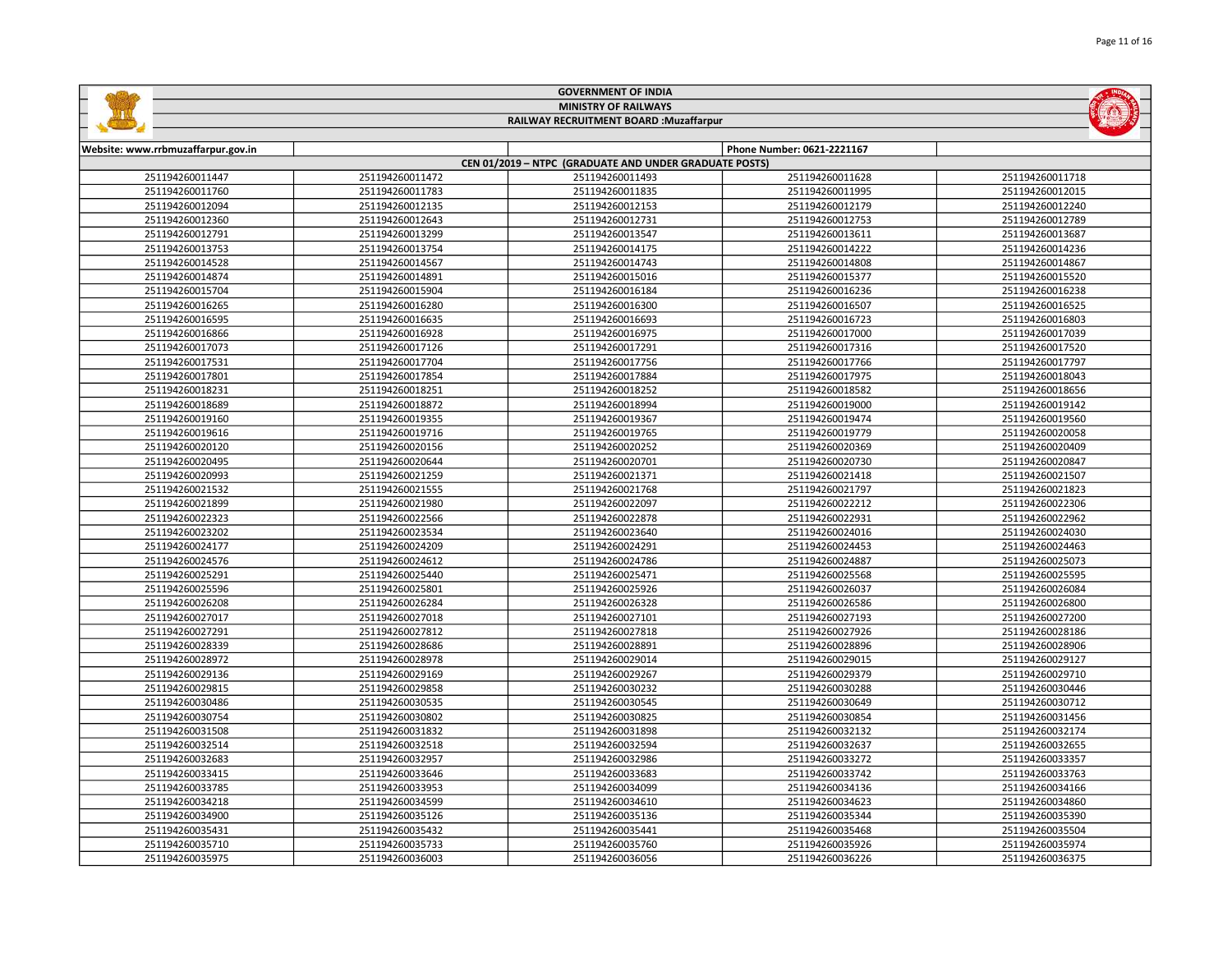

I<br>Fø

## RAILWAY RECRUITMENT BOARD :Muzaffarpur

| Website: www.rrbmuzaffarpur.gov.in |                 |                                                        | Phone Number: 0621-2221167 |                 |
|------------------------------------|-----------------|--------------------------------------------------------|----------------------------|-----------------|
|                                    |                 | CEN 01/2019 - NTPC (GRADUATE AND UNDER GRADUATE POSTS) |                            |                 |
| 251194260036422                    | 251194260036498 | 251194260036881                                        | 251194260036910            | 251194260036972 |
| 251194260037267                    | 251194260037327 | 251194260037345                                        | 251194260037877            | 251194260038136 |
| 251194260038169                    | 251194260038322 | 251194260038378                                        | 251194260038620            | 251194260038764 |
| 251194260038917                    | 251194260038994 | 251194260039146                                        | 251194260039147            | 251194260039246 |
| 251194260039281                    | 251194260039546 | 251194260039567                                        | 251194260039610            | 251194260039645 |
| 251194260039657                    | 251194260039991 | 251194260040238                                        | 251194260040584            | 251194260040651 |
| 251194260040864                    | 251194260041119 | 251194260041797                                        | 251194260042124            | 251194260042230 |
| 251194260042446                    | 251194260042499 | 251194260042758                                        | 251194260042862            | 251194260042887 |
| 251194260043313                    | 251194260043422 | 251194260043437                                        | 251194260043496            | 251194260043568 |
| 251194260043660                    | 251194260044090 | 251194260044260                                        | 251194260044326            | 251194260044485 |
| 251194260044556                    | 251194260044593 | 251194260044640                                        | 251194260044711            | 251194260044830 |
| 251194260045406                    | 251194260045571 | 251194260046060                                        | 251194260046062            | 251194260046094 |
| 251194260046464                    | 251194260046656 | 251194260046681                                        | 251194260046751            | 251194260046781 |
| 251194260046933                    | 251194260046972 | 251194260047041                                        | 251194260047099            | 251194260047191 |
| 251194260047203                    | 251194260047253 | 251194260047594                                        | 251194260047783            | 251194260047978 |
| 251194260048098                    | 251194260048163 | 251194260048225                                        | 251194260048342            | 251194260048465 |
| 251194260048627                    | 251194260049014 | 251194260049135                                        | 251194260049182            | 251194260049375 |
| 251194260049461                    | 251194260049498 | 251194260049576                                        | 251194260049623            | 251194260049668 |
| 251194260049792                    | 251194260049980 | 251194260050054                                        | 251194260050268            | 251194260050494 |
| 251194260050553                    | 251194260050565 | 251194260050625                                        | 251194260050661            | 251194260050704 |
| 251194260051303                    | 251194260051490 | 251194260051785                                        | 251194260052000            | 251194260052114 |
| 251194260052145                    | 251194260052257 | 251194260052384                                        | 251194260052478            | 251194260052529 |
| 251194260052575                    | 251194260052803 | 251194260052824                                        | 251194260052922            | 251194260052995 |
| 251194260053096                    | 251194260053562 | 251194260053664                                        | 251194260053783            | 251194260054236 |
| 251194260054468                    | 251194260054581 | 251194260054850                                        | 251194260055032            | 251194260055062 |
| 251194260055225                    | 251194260055240 | 251194260055355                                        | 251194260055534            | 251194260055593 |
| 251194260055692                    | 251194260056197 | 251194260056315                                        | 251194260056335            | 251194260056355 |
| 251194260056470                    | 251194260056659 | 251194260057984                                        | 251194260058088            | 251194260058660 |
| 251194260058673                    | 251194260058994 | 251194260059393                                        | 251194260059465            | 251194260059518 |
| 251194260059541                    | 251194260059743 | 251194260059822                                        | 251194260059993            | 251194260060866 |
| 251194260060944                    | 251194260060992 | 251194260061268                                        | 251194260061436            | 251194260061496 |
| 251194260061710                    | 251194260061886 | 251194260062190                                        | 251194260062372            | 251194260062460 |
| 251194260062967                    | 251194260063087 | 251194260063535                                        | 251194260064031            | 251194260064750 |
| 251194260065013                    | 251194260065184 | 251194260065832                                        | 251194260066257            | 251194260066284 |
| 251194260066587                    | 251194260066937 | 251194260067191                                        | 251194260067446            | 251194260068585 |
| 251194260068640                    | 251194260068680 | 251194260068745                                        | 251194260068761            | 251194260068819 |
| 251194260068842                    | 251194260068859 | 251194260068865                                        | 251194260069086            | 251194260069109 |
| 251194260069132                    | 251194260069182 | 251194260069183                                        | 251194260069318            | 251194260069369 |
| 251194260069535                    | 251194260069566 | 251194260069575                                        | 251194260069640            | 251194260069678 |
| 251194260069760                    | 251194260069942 | 251194260069980                                        | 251194260069993            | 251194260070043 |
| 251194260070060                    | 251194260070070 | 251194260070389                                        | 251194260070447            | 251194260070557 |
| 251194260070731                    | 251194260070827 | 251194260071056                                        | 251194260071086            | 251194260071135 |
| 251194260071195                    | 251194260071321 | 251194260071450                                        | 251194260071472            | 251194260071671 |
| 251194260071731                    | 251194260072087 | 251194260072099                                        | 251194260072168            | 251194260072384 |
| 251194260072388                    | 251194260072451 | 251194260072510                                        | 251194260072512            | 251194260072530 |
| 251194260072587                    | 251194260072618 | 251194260072653                                        | 251194260072665            | 251194260072714 |
| 251194260072753                    | 251194260072781 | 251194260072897                                        | 251194260072910            | 251194260073128 |
| 251194260073149                    | 251194260073260 | 251194260073398                                        | 251194260073425            | 251194260073429 |
| 251194260073521                    | 251194260073563 | 251194260073675                                        | 251194260073993            | 251194260074214 |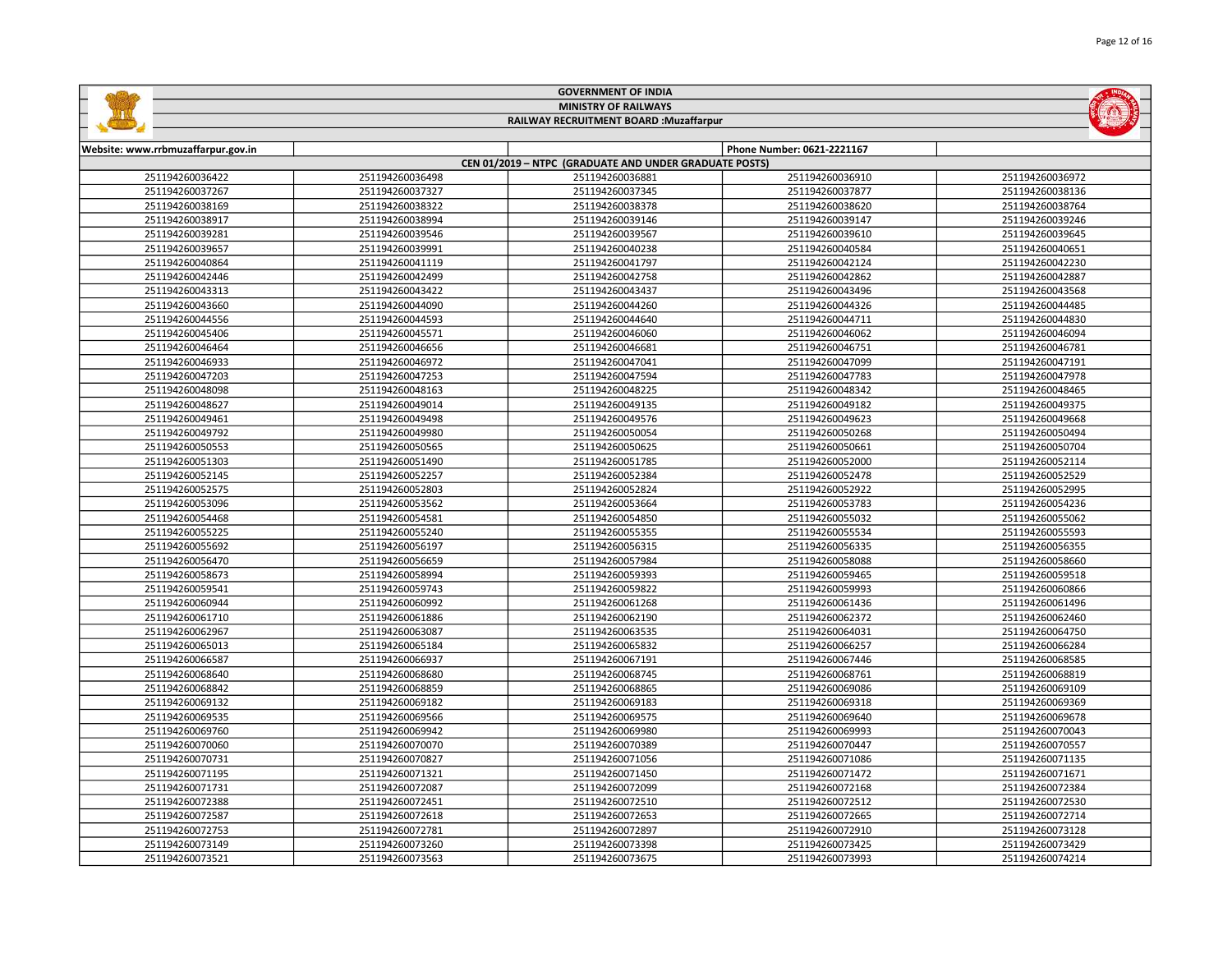| Page 13 of 16 |
|---------------|
|               |



## GOVERNMENT OF INDIA MINISTRY OF RAILWAYS

## RAILWAY RECRUITMENT BOARD :Muzaffarpur

| Website: www.rrbmuzaffarpur.gov.in |                 |                                                        | Phone Number: 0621-2221167 |                 |
|------------------------------------|-----------------|--------------------------------------------------------|----------------------------|-----------------|
|                                    |                 | CEN 01/2019 - NTPC (GRADUATE AND UNDER GRADUATE POSTS) |                            |                 |
| 251194260074270                    | 251194260074408 | 251194260074776                                        | 251194260074781            | 251194260074847 |
| 251194260074902                    | 251194270000034 | 251194270000422                                        | 251194270000481            | 251194270000482 |
| 251194270000516                    | 251194270000531 | 251194270000547                                        | 251194270000609            | 251194270000621 |
| 251194270000695                    | 251194270000830 | 251194270000849                                        | 251194270000958            | 251194270001014 |
| 251194270001497                    | 251194270001530 | 251194270001694                                        | 251194270002753            | 251194270004071 |
| 251194270004710                    | 251194270004849 | 251194270005072                                        | 251194270005283            | 251194270005552 |
| 251194270005689                    | 251194270006163 | 251194270006449                                        | 251194270006888            | 251194270006898 |
| 251194270006990                    | 251194270006993 | 251194270007298                                        | 251194270007642            | 251194270008040 |
| 251194270008337                    | 251194270008422 | 251194270008610                                        | 251194270009876            | 251194270013043 |
| 251194270015030                    | 251194270016287 | 251194270020875                                        | 251194270021318            | 251194270021787 |
| 251194270028358                    | 251194270029023 | 251194270029592                                        | 251194270035345            | 251194270035352 |
| 251194270046938                    | 251194270047562 | 251194270048251                                        | 251194270048808            | 251194270049453 |
| 251194270050984                    | 251194270051727 | 251194270053325                                        | 251194270053686            | 251194270054627 |
| 251194270054709                    | 251194270054955 | 251194270056354                                        | 251194270056357            | 251194270056380 |
| 251194270056802                    | 251194270059419 | 251194270059833                                        | 251194270061731            | 251194270062102 |
| 251194270062828                    | 251194270063543 | 251194270063765                                        | 251194270063960            | 251194270064175 |
| 251194270064348                    | 251194270064643 | 251194270064964                                        | 251194270065152            | 251194270066650 |
| 251194270067011                    | 251194270068481 | 251194270068679                                        | 251194270069751            | 251194270070797 |
| 251194270072839                    | 251194270073135 | 251194280000055                                        | 251194280000058            | 251194280000859 |
| 251194280000999                    | 251194280001011 | 251194300000271                                        | 251194300000503            | 251194300011456 |
| 251194300050414                    | 251194310000935 | 251194310023646                                        | 251194310023711            | 251194310031099 |
| 251194310034911                    | 251194310038035 | 251194310038452                                        | 251194310038543            | 251194310043874 |
| 251194310052352                    | 251194310055038 | 251194310059285                                        | 251194310063164            | 251194310068804 |
| 251194310070897                    | 251194310071436 | 251194310073596                                        | 251195110003117            | 251195120001369 |
| 251195120001666                    | 251195120001983 | 251195120002466                                        | 251195120002971            | 251195120003865 |
| 251195120004227                    | 251195120004905 | 251195120005026                                        | 251195120005998            | 251195120006388 |
| 251195120007674                    | 251195120007863 | 251195130001294                                        | 251195130001669            | 251195130001880 |
| 251195130002169                    | 251195130002682 | 251195130003844                                        | 251195130003874            | 251195130004062 |
| 251195130004584                    | 251195130005315 | 251195130006011                                        | 251195130006076            | 251195130006796 |
| 251195130007271                    | 251195130007370 | 251195130008796                                        | 251195130009844            | 251195150001238 |
| 251195150001675                    | 251195150001676 | 251195150002126                                        | 251195150009662            | 251195160000135 |
| 251195160000142                    | 251195170000037 | 251195170000044                                        | 251195170000067            | 251195170000073 |
| 251195170000095                    | 251195170000097 | 251195170000212                                        | 251195170000223            | 251195170000226 |
| 251195170000228                    | 251195170000231 | 251195170000249                                        | 251195170000270            | 251195170000296 |
| 251195170000333                    | 251195170002535 | 251195170002870                                        | 251195170003707            | 251195170003843 |
| 251195170004284                    | 251195170005025 | 251195170005296                                        | 251195170005577            | 251195170005614 |
| 251195170005692                    | 251195170005828 | 251195170005908                                        | 251195170005979            | 251195170006146 |
| 251195170006242                    | 251195170006386 | 251195170006393                                        | 251195170008332            | 251195170008501 |
| 251195170009389                    | 251195170009579 | 251195170018764                                        | 251195170034043            | 251195170039179 |
| 251195170047187                    | 251195190001330 | 251195190001594                                        | 251195190001670            | 251195190001908 |
| 251195190002420                    | 251195190002493 | 251195190002503                                        | 251195190002696            | 251195190002728 |
| 251195190002935                    | 251195190002952 | 251195190003002                                        | 251195190003018            | 251195190003136 |
| 251195190003165                    | 251195190003393 | 251195190003397                                        | 251195190003400            | 251195190003579 |
| 251195190003626                    | 251195190003683 | 251195190003710                                        | 251195190003754            | 251195190003902 |
| 251195190004014                    | 251195190004318 | 251195190004363                                        | 251195190004371            | 251195190004434 |
| 251195190004448                    | 251195190004539 | 251195190004566                                        | 251195190004754            | 251195190004803 |
| 251195190004852                    | 251195190004865 | 251195190004945                                        | 251195190005020            | 251195190005122 |
| 251195190005200                    | 251195190005210 | 251195190005416                                        | 251195190005423            | 251195190005543 |
| 251195190005576                    | 251195190005739 | 251195190005976                                        | 251195190006066            | 251195190006156 |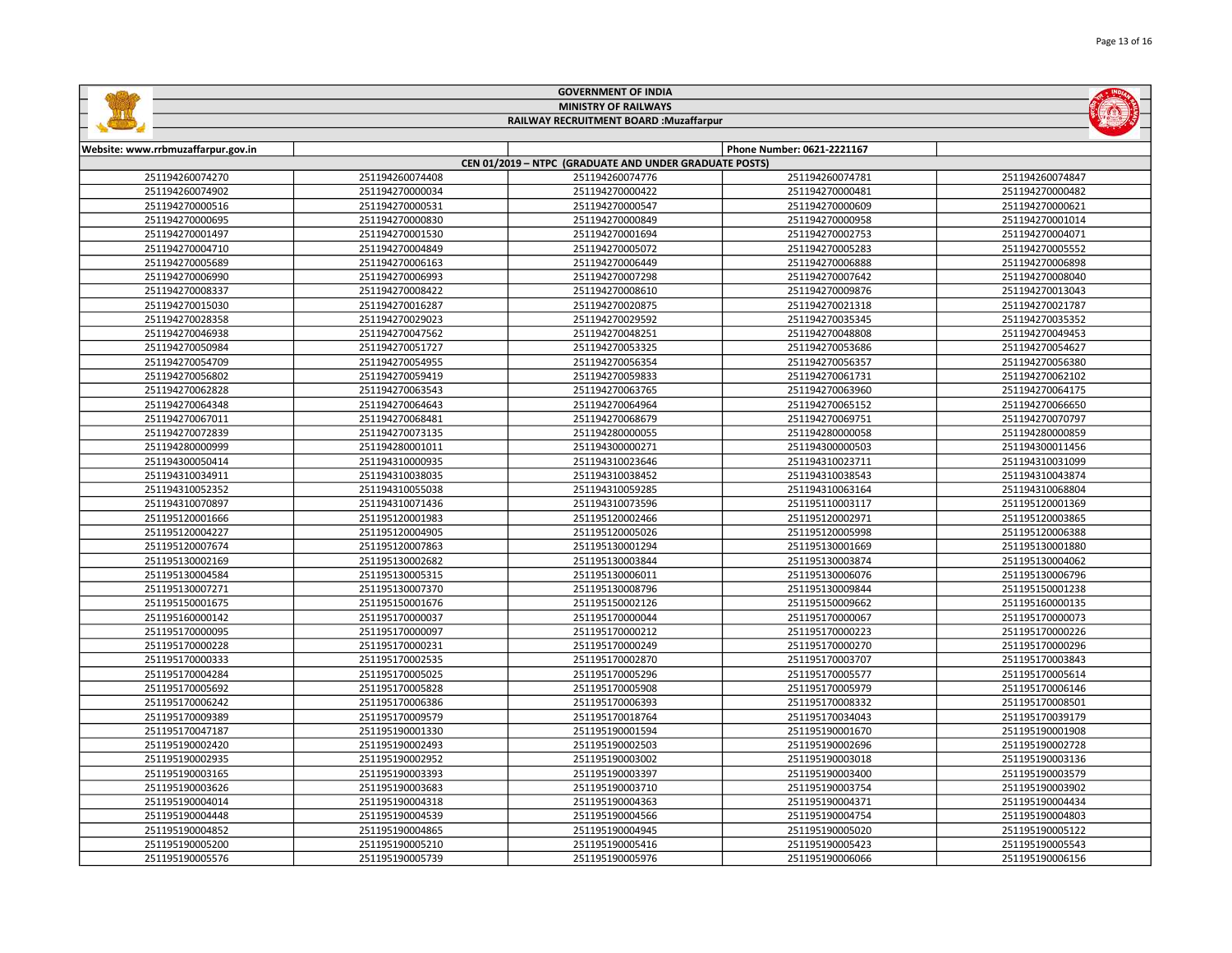|                                    |                 | <b>GOVERNMENT OF INDIA</b>                             |                            |                 |
|------------------------------------|-----------------|--------------------------------------------------------|----------------------------|-----------------|
|                                    |                 | <b>MINISTRY OF RAILWAYS</b>                            |                            |                 |
|                                    |                 | RAILWAY RECRUITMENT BOARD : Muzaffarpur                |                            |                 |
|                                    |                 |                                                        |                            |                 |
| Website: www.rrbmuzaffarpur.gov.in |                 |                                                        | Phone Number: 0621-2221167 |                 |
|                                    |                 | CEN 01/2019 - NTPC (GRADUATE AND UNDER GRADUATE POSTS) |                            |                 |
| 251195190006341                    | 251195190006513 | 251195190006962                                        | 251195190007042            | 251195190007098 |
| 251195190007209                    | 251195190007523 | 251195190007619                                        | 251195190007714            | 251195190007832 |
| 251195190007882                    | 251195190007888 | 251195190008020                                        | 251195190008263            | 251195190008363 |
| 251195190008633                    | 251195190009007 | 251195190009488                                        | 251195190009510            | 251195190009573 |
| 251195190009745                    | 251195190009824 | 251195190058290                                        | 251195220000236            | 251195220006387 |
| 251195220006679                    | 251195230009001 | 251195250001060                                        | 251195250001094            | 251195250001182 |
| 251195250001221                    | 251195250001222 | 251195250001259                                        | 251195250001265            | 251195250001402 |
| 251195250001417                    | 251195250001464 | 251195250001575                                        | 251195250001648            | 251195250001698 |
| 251195250001704                    | 251195250001710 | 251195250001716                                        | 251195250001741            | 251195250001747 |
| 251195250001801                    | 251195250001845 | 251195250001856                                        | 251195250001922            | 251195250002036 |
| 251195250002172                    | 251195250002291 | 251195250002306                                        | 251195250002308            | 251195250002435 |
| 251195250002473                    | 251195250002502 | 251195250002582                                        | 251195250002694            | 251195250002745 |
| 251195250002788                    | 251195250002848 | 251195250002927                                        | 251195250002991            | 251195250002993 |
| 251195250003030                    | 251195250003052 | 251195250003154                                        | 251195250003178            | 251195250003191 |
| 251195250003283                    | 251195250003315 | 251195250003359                                        | 251195250003418            | 251195250003448 |
| 251195250003491                    | 251195250003527 | 251195250003539                                        | 251195250003548            | 251195250003550 |
| 251195250003601                    | 251195250003650 | 251195250003724                                        | 251195250003763            | 251195250003766 |
| 251195250003793                    | 251195250003794 | 251195250003889                                        | 251195250004083            | 251195250004287 |
| 251195250004315                    | 251195250004340 | 251195250004585                                        | 251195250004586            | 251195250004596 |
| 251195250004610                    | 251195250004617 | 251195250004622                                        | 251195250004738            | 251195250004807 |
| 251195250004825                    | 251195250004830 | 251195250004858                                        | 251195250004904            | 251195250005003 |
| 251195250005056                    | 251195250005087 | 251195250005102                                        | 251195250005180            | 251195250005268 |
| 251195250005327                    | 251195250005358 | 251195250005462                                        | 251195250005486            | 251195250005509 |
| 251195250005624                    | 251195250005691 | 251195250005777                                        | 251195250005811            | 251195250005889 |
| 251195250005938                    | 251195250005961 | 251195250005964                                        | 251195250005972            | 251195250005995 |
| 251195250006018                    | 251195250006039 | 251195250006047                                        | 251195250006154            | 251195250006288 |
| 251195250006338                    | 251195250006345 | 251195250006425                                        | 251195250006437            | 251195250006462 |
| 251195250006602                    | 251195250006639 | 251195250006704                                        | 251195250006727            | 251195250006743 |
| 251195250006762                    | 251195250006775 | 251195250006828                                        | 251195250006946            | 251195250007038 |
| 251195250007044                    | 251195250007083 | 251195250007188                                        | 251195250007204            | 251195250007217 |
| 251195250007304                    | 251195250007391 | 251195250007407                                        | 251195250007525            | 251195250007528 |
| 251195250007553                    | 251195250007558 | 251195250007561                                        | 251195250007599            | 251195250007603 |
| 251195250007626                    | 251195250007631 | 251195250007840                                        | 251195250007911            | 251195250007923 |
| 251195250007985                    | 251195250008057 | 251195250008080                                        | 251195250008106            | 251195250008141 |
| 251195250008163                    | 251195250008176 | 251195250008309                                        | 251195250008457            | 251195250008500 |

| 251195250006762 | 251195250006775 | 251195250006828 | 251195250006946 | 251195250007038 |
|-----------------|-----------------|-----------------|-----------------|-----------------|
| 251195250007044 | 251195250007083 | 251195250007188 | 251195250007204 | 251195250007217 |
| 251195250007304 | 251195250007391 | 251195250007407 | 251195250007525 | 251195250007528 |
| 251195250007553 | 251195250007558 | 251195250007561 | 251195250007599 | 251195250007603 |
| 251195250007626 | 251195250007631 | 251195250007840 | 251195250007911 | 251195250007923 |
| 251195250007985 | 251195250008057 | 251195250008080 | 251195250008106 | 251195250008141 |
| 251195250008163 | 251195250008176 | 251195250008309 | 251195250008457 | 251195250008500 |
| 251195250008604 | 251195250008636 | 251195250008721 | 251195250008867 | 251195250008929 |
| 251195250008951 | 251195250008964 | 251195250008966 | 251195250009137 | 251195250009190 |
| 251195250009208 | 251195250009220 | 251195250009244 | 251195250009350 | 251195250009481 |
| 251195250009556 | 251195250009615 | 251195250009701 | 251195250009772 | 251195250018360 |
| 251195260001023 | 251195260001033 | 251195260001049 | 251195260001064 | 251195260001073 |
| 251195260001225 | 251195260001249 | 251195260001274 | 251195260001311 | 251195260001340 |
| 251195260001404 | 251195260001407 | 251195260001454 | 251195260001479 | 251195260001485 |
| 251195260001536 | 251195260001543 | 251195260001544 | 251195260001552 | 251195260001570 |
| 251195260001586 | 251195260001600 | 251195260001620 | 251195260001642 | 251195260001711 |
| 251195260001796 | 251195260001862 | 251195260001869 | 251195260001892 | 251195260001907 |
| 251195260001926 | 251195260001956 | 251195260001970 | 251195260001991 | 251195260002004 |
| 251195260002016 | 251195260002023 | 251195260002031 | 251195260002040 | 251195260002077 |
| 251195260002091 | 251195260002104 | 251195260002118 | 251195260002131 | 251195260002161 |
| 251195260002214 | 251195260002266 | 251195260002270 | 251195260002296 | 251195260002346 |

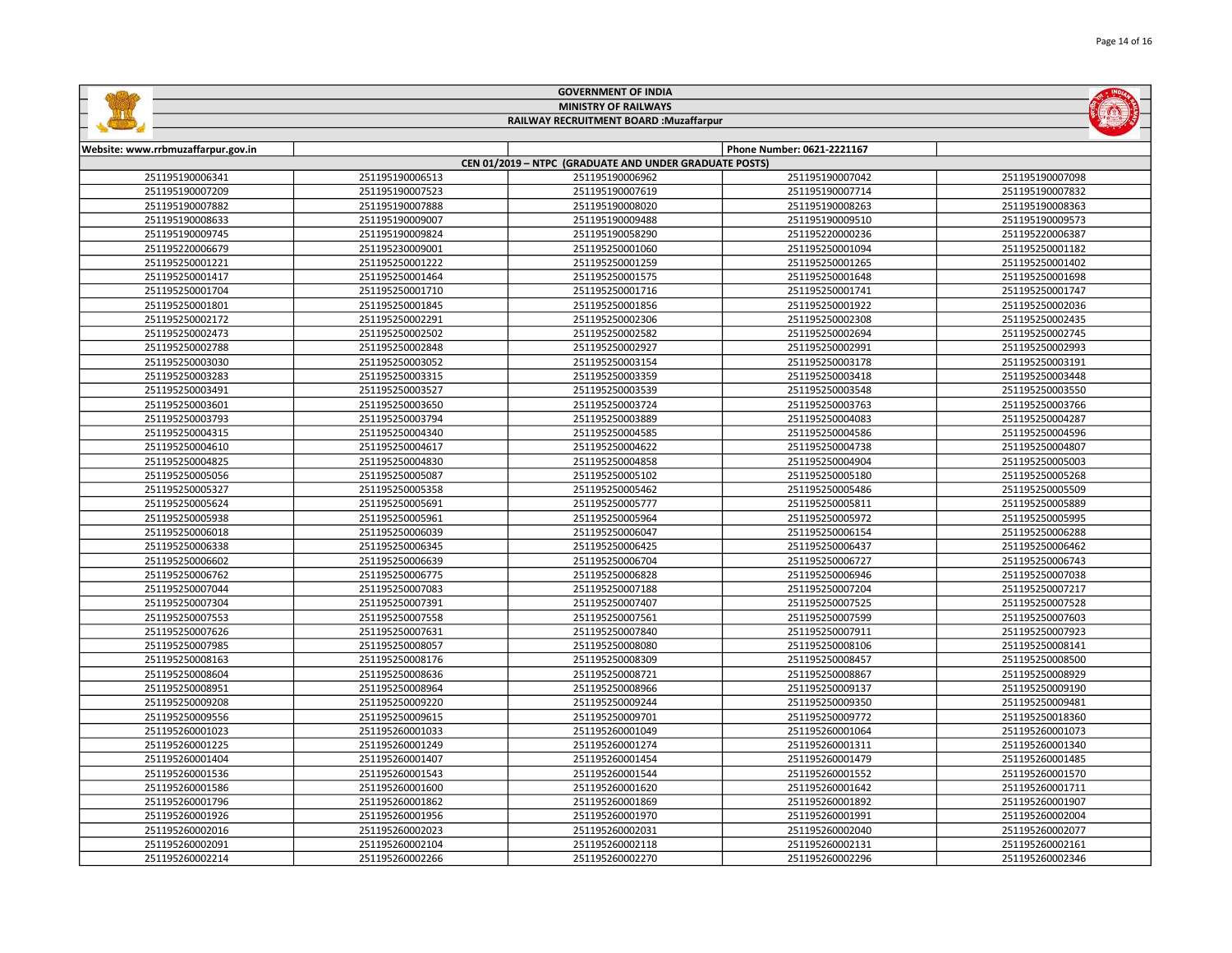|                                         |                 | <b>GOVERNMENT OF INDIA</b>                             |                            |                 |  |
|-----------------------------------------|-----------------|--------------------------------------------------------|----------------------------|-----------------|--|
|                                         |                 | <b>MINISTRY OF RAILWAYS</b>                            |                            |                 |  |
| RAILWAY RECRUITMENT BOARD : Muzaffarpur |                 |                                                        |                            |                 |  |
| Website: www.rrbmuzaffarpur.gov.in      |                 |                                                        | Phone Number: 0621-2221167 |                 |  |
|                                         |                 | CEN 01/2019 - NTPC (GRADUATE AND UNDER GRADUATE POSTS) |                            |                 |  |
| 251195260002349                         | 251195260002376 | 251195260002406                                        | 251195260002437            | 251195260002467 |  |
| 251195260002496                         | 251195260002501 | 251195260002544                                        | 251195260002578            | 251195260002608 |  |
| 251195260002613                         | 251195260002639 | 251195260002659                                        | 251195260002663            | 251195260002686 |  |
| 251195260002743                         | 251195260002751 | 251195260002754                                        | 251195260002837            | 251195260002839 |  |
| 251195260002859                         | 251195260002957 | 251195260002994                                        | 251195260003005            | 251195260003032 |  |
| 251195260003037                         | 251195260003039 | 251195260003086                                        | 251195260003150            | 251195260003205 |  |
| 251195260003240                         | 251195260003255 | 251195260003298                                        | 251195260003373            | 251195260003375 |  |
| 251195260003404                         | 251195260003410 | 251195260003413                                        | 251195260003440            | 251195260003514 |  |
| 251195260003524                         | 251195260003606 | 251195260003654                                        | 251195260003703            | 251195260003775 |  |
| 251195260003782                         | 251195260003808 | 251195260003834                                        | 251195260003879            | 251195260003923 |  |
| 251195260003935                         | 251195260003948 | 251195260003951                                        | 251195260003957            | 251195260003985 |  |
| 251195260003987                         | 251195260003993 | 251195260004020                                        | 251195260004025            | 251195260004029 |  |
| 251195260004057                         | 251195260004070 | 251195260004086                                        | 251195260004118            | 251195260004220 |  |
| 251195260004233                         | 251195260004237 | 251195260004350                                        | 251195260004372            | 251195260004426 |  |
| 251195260004459                         | 251195260004511 | 251195260004542                                        | 251195260004552            | 251195260004561 |  |
| 251195260004563                         | 251195260004578 | 251195260004604                                        | 251195260004659            | 251195260004664 |  |
| 251195260004666                         | 251195260004733 | 251195260004742                                        | 251195260004758            | 251195260004774 |  |
| 251195260004798                         | 251195260004805 | 251195260004819                                        | 251195260004839            | 251195260004895 |  |
| 251195260004899                         | 251195260004926 | 251195260004987                                        | 251195260005009            | 251195260005068 |  |
| 251195260005119                         | 251195260005128 | 251195260005156                                        | 251195260005157            | 251195260005158 |  |
| 251195260005161                         | 251195260005187 | 251195260005243                                        | 251195260005298            | 251195260005330 |  |
| 251195260005350                         | 251195260005365 | 251195260005382                                        | 251195260005396            | 251195260005425 |  |
| 251195260005432                         | 251195260005441 | 251195260005498                                        | 251195260005504            | 251195260005521 |  |
| 251195260005526                         | 251195260005530 | 251195260005545                                        | 251195260005613            | 251195260005640 |  |
| 251195260005666                         | 251195260005680 | 251195260005695                                        | 251195260005714            | 251195260005755 |  |
| 251195260005765                         | 251195260005803 | 251195260005808                                        | 251195260005817            | 251195260005836 |  |
| 251195260005846                         | 251195260005895 | 251195260005901                                        | 251195260005911            | 251195260005987 |  |
| 251195260006013                         | 251195260006037 | 251195260006062                                        | 251195260006084            | 251195260006093 |  |
| 251195260006108                         | 251195260006124 | 251195260006150                                        | 251195260006165            | 251195260006166 |  |

 251195260006234 251195260006245 251195260006263 251195260006276 251195260006369 251195260006436 251195260006489 251195260006496 251195260006505 251195260006536 251195260006703 251195260006712 251195260006739 251195260006795 251195260006834 251195260006870 251195260006922 251195260006923 251195260006940 251195260006976 251195260007024 251195260007069 251195260007080 251195260007081 251195260007169 251195260007175 251195260007205 251195260007216 251195260007305 251195260007342 251195260007372 251195260007414 251195260007500 251195260007504 251195260007551 251195260007607 251195260007625 251195260007755 251195260007788 251195260007845 251195260007986 251195260007995 251195260008004 251195260008005 251195260008165 251195260008170 251195260008177 251195260008209 251195260008235 251195260008238 251195260008241 251195260008249 251195260008267 251195260008269 251195260008355 251195260008359 251195260008451 251195260008453 251195260008469 251195260008473 251195260008536 251195260008563 251195260008583 251195260008590 251195260008622 251195260008642 251195260008651 251195260008690 251195260008708 251195260008709 251195260008731 251195260008741 251195260008854 251195260008916 251195260008960 251195260008979 251195260009073 251195260009097 251195260009147 251195260009150